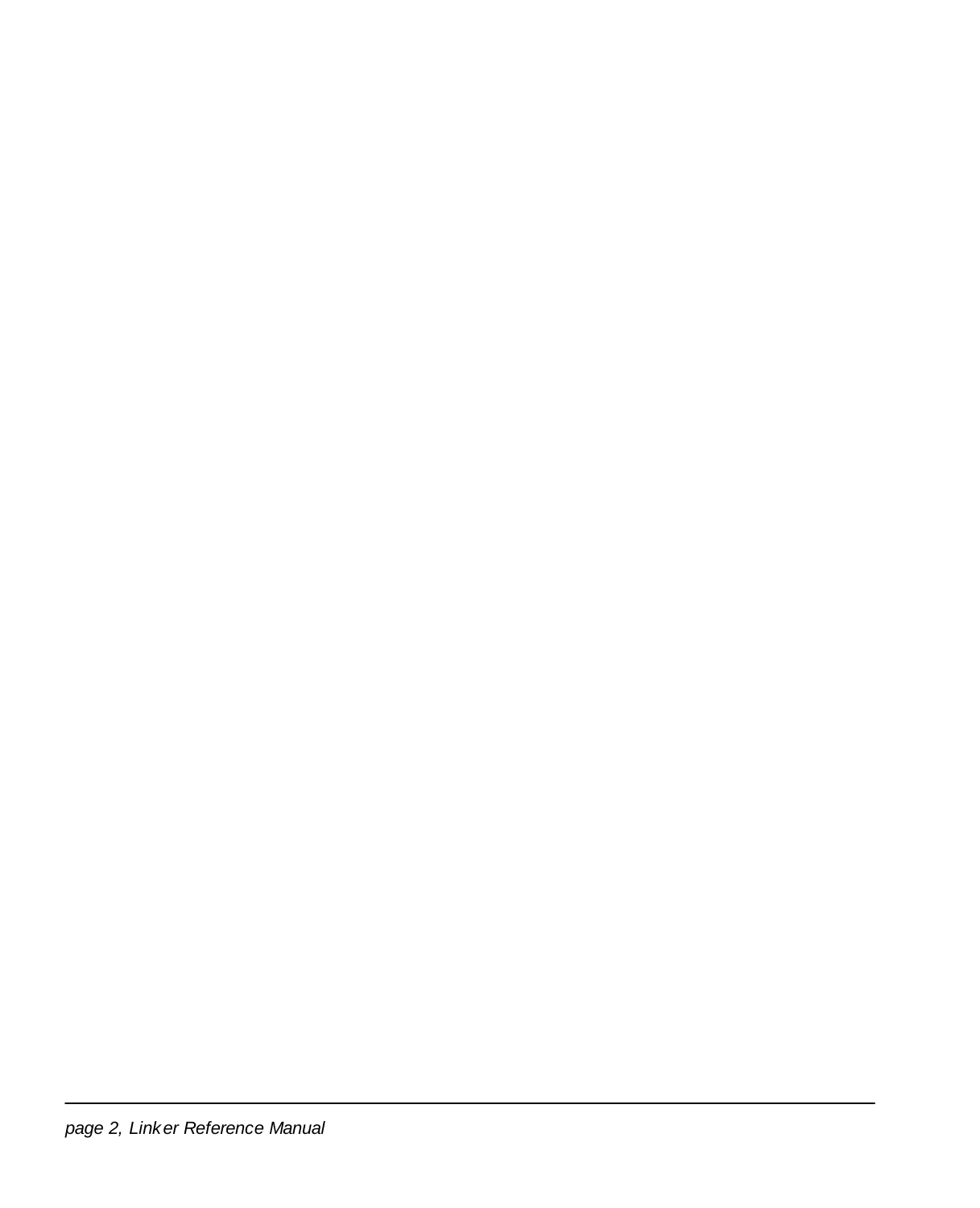# **Table of Contents**

|     | <b>Foreword</b>                                              | 5  |
|-----|--------------------------------------------------------------|----|
|     | <b>Part 1 Command Line Options</b>                           | 7  |
|     | <b>Part 2 Code Location</b>                                  | 21 |
|     |                                                              |    |
|     | Part 3 Global Error Handling                                 | 23 |
| 3.1 |                                                              |    |
|     |                                                              |    |
|     |                                                              |    |
|     |                                                              |    |
| 3.5 |                                                              |    |
| 3.6 |                                                              |    |
|     |                                                              |    |
|     |                                                              |    |
|     |                                                              |    |
|     | <b>Part 4 Entry Table</b>                                    | 33 |
|     |                                                              |    |
|     |                                                              |    |
|     | <b>Part 5 System Configuration Analyses</b>                  | 35 |
| 5.1 |                                                              |    |
|     | <b>Part 6 Channel Hardware Instruction</b><br><b>Packing</b> | 39 |
|     | 6.1 Channel Hardware Sub-Instruction Packing Convention  39  |    |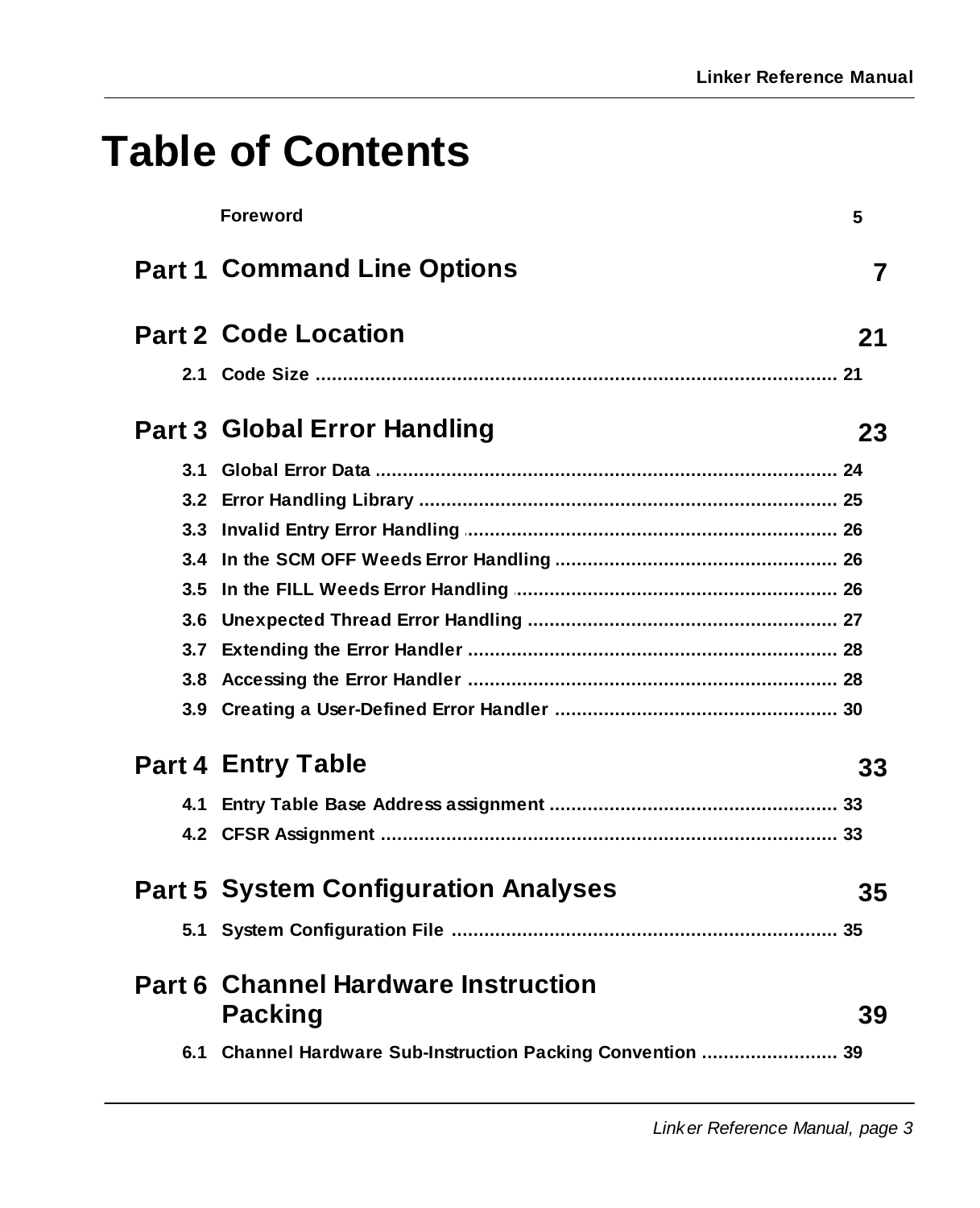# **Part 7 Channel HW Sub-Instruction Re-Ordering**

| 8.7 Auto-Header and Auto-Defines Information Validity  47 |  |
|-----------------------------------------------------------|--|
|                                                           |  |
|                                                           |  |
|                                                           |  |

# **Part 9 Optimization Limitations**

| 9.1 Compiler/Optimizer Limitations ……………………………………………………… 49 |  |
|-------------------------------------------------------------|--|
|                                                             |  |
|                                                             |  |
|                                                             |  |
|                                                             |  |
|                                                             |  |
|                                                             |  |
|                                                             |  |
|                                                             |  |

#### 49

43

45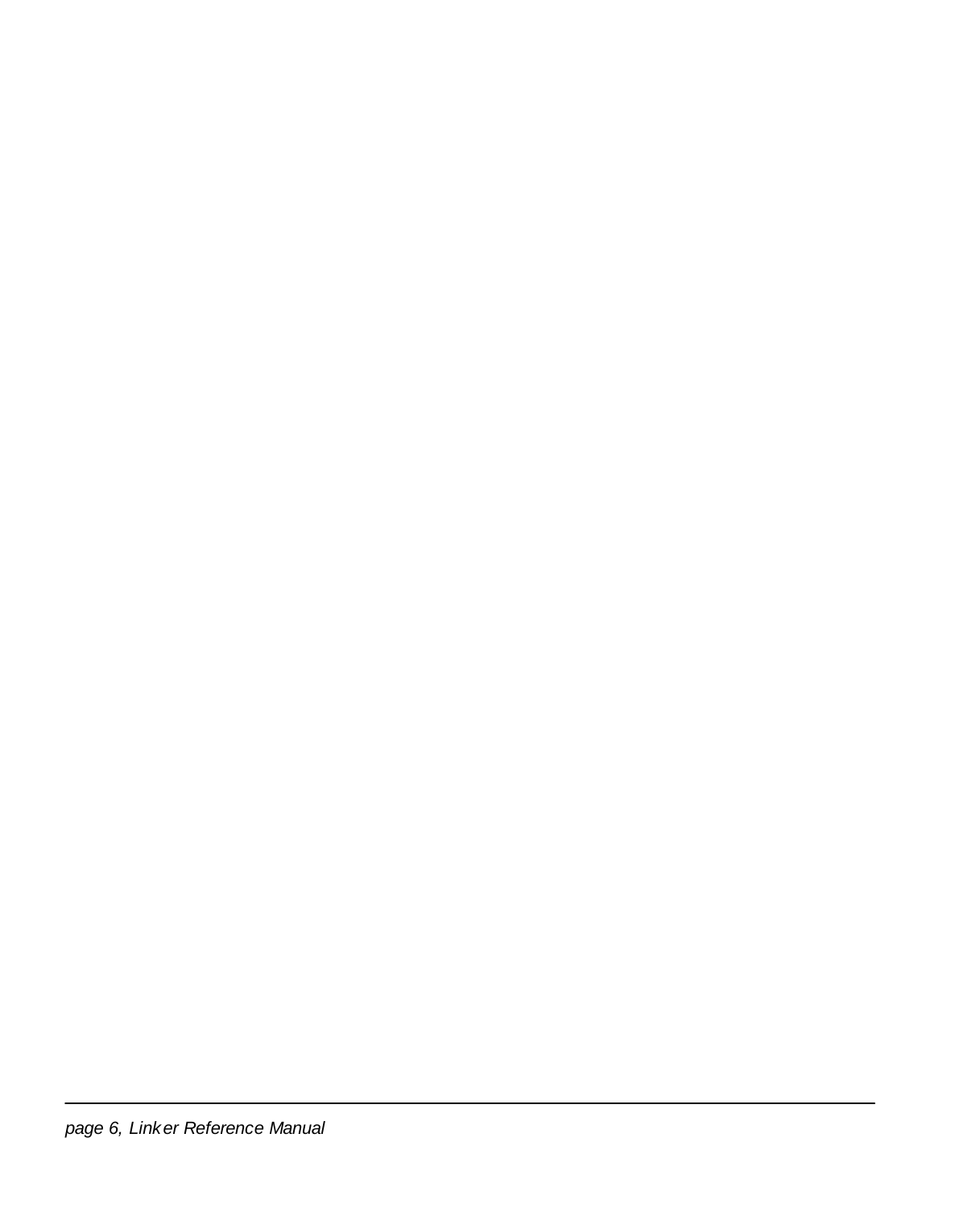# **1**

# <span id="page-6-0"></span>**Command Line Options**

Type the executable name with the -h command line parameter to generate a list of the available options.

**ETEC\_link.exe –h**

The linker/optimizer has the following format:

```
ETEC_link.exe <ObjectFile1> <ObjectFile2> <options>
```
The <options> can be one or more of the following options.

| <b>Setting</b>                                                                                            | <b>Option</b> | <b>Default</b> | <b>Example</b> |
|-----------------------------------------------------------------------------------------------------------|---------------|----------------|----------------|
| Display Help<br>This option overrides all<br>others and when it exists<br>no linking is actually<br>done. | -h            | Off            | -h             |
| Open Manual<br>Opens the electronic<br>version of this Linker<br>Reference Manual.                        | -man          | Off            | -man           |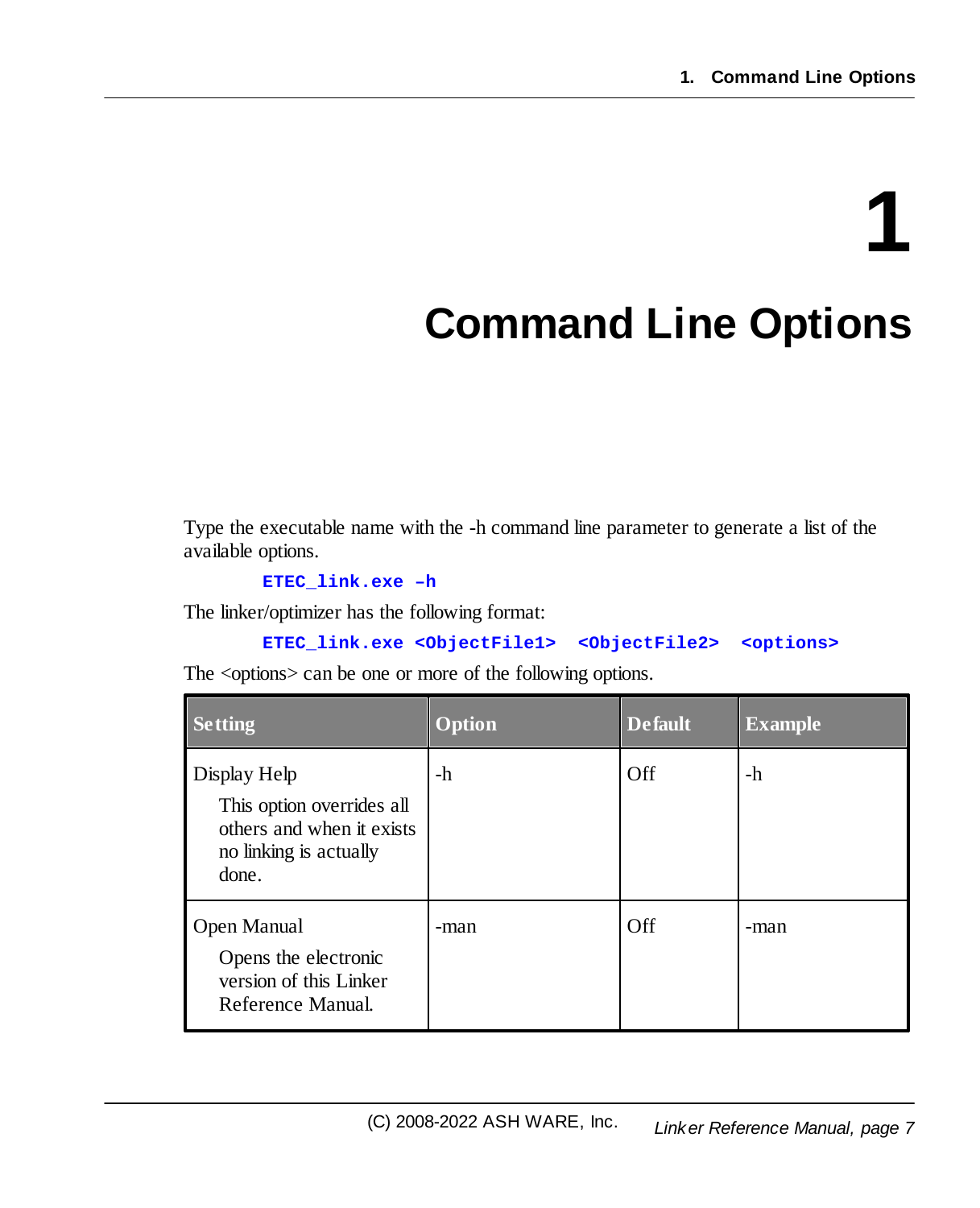| <b>Setting</b>                                                                       | Option                                                                                                                                                                                                                                                                                                                                                                                                                                                                                                                                                                                            | <b>Default</b> | <b>Example</b> |
|--------------------------------------------------------------------------------------|---------------------------------------------------------------------------------------------------------------------------------------------------------------------------------------------------------------------------------------------------------------------------------------------------------------------------------------------------------------------------------------------------------------------------------------------------------------------------------------------------------------------------------------------------------------------------------------------------|----------------|----------------|
| Open a Specific Manual<br>Opens an electronic<br>version of the specified<br>manual. | -man= <manual><br/>where MANUAL is<br/>one of the following:<br/><b>TOOLKIT: Toolkit</b><br/><b>User Manual.</b><br/>COMP: Compiler<br/>Reference Manual<br/>LINK: Linker<br/>Reference<br/>Manual.<br/><b>ASMFS: eTPU</b><br/>Assembler<br/>Reference Manual<br/>- 'Legacy' Syntax.<br/>ASMAW: eTPU<br/>Assembler<br/>Reference Manual<br/>- ASH WARE<br/>Syntax.<br/>ETPUSIM: Stand-<br/>Alone eTpu<br/>Simulator<br/>Reference<br/>Manual.<br/>MTDT: Common<br/>reference manual<br/>covering all<br/>simulator/debugger<br/>products EXCEPT<br/>the eTPU Stand-<br/>Alone simulator.</manual> | Off            | -man=ETPUCIM   |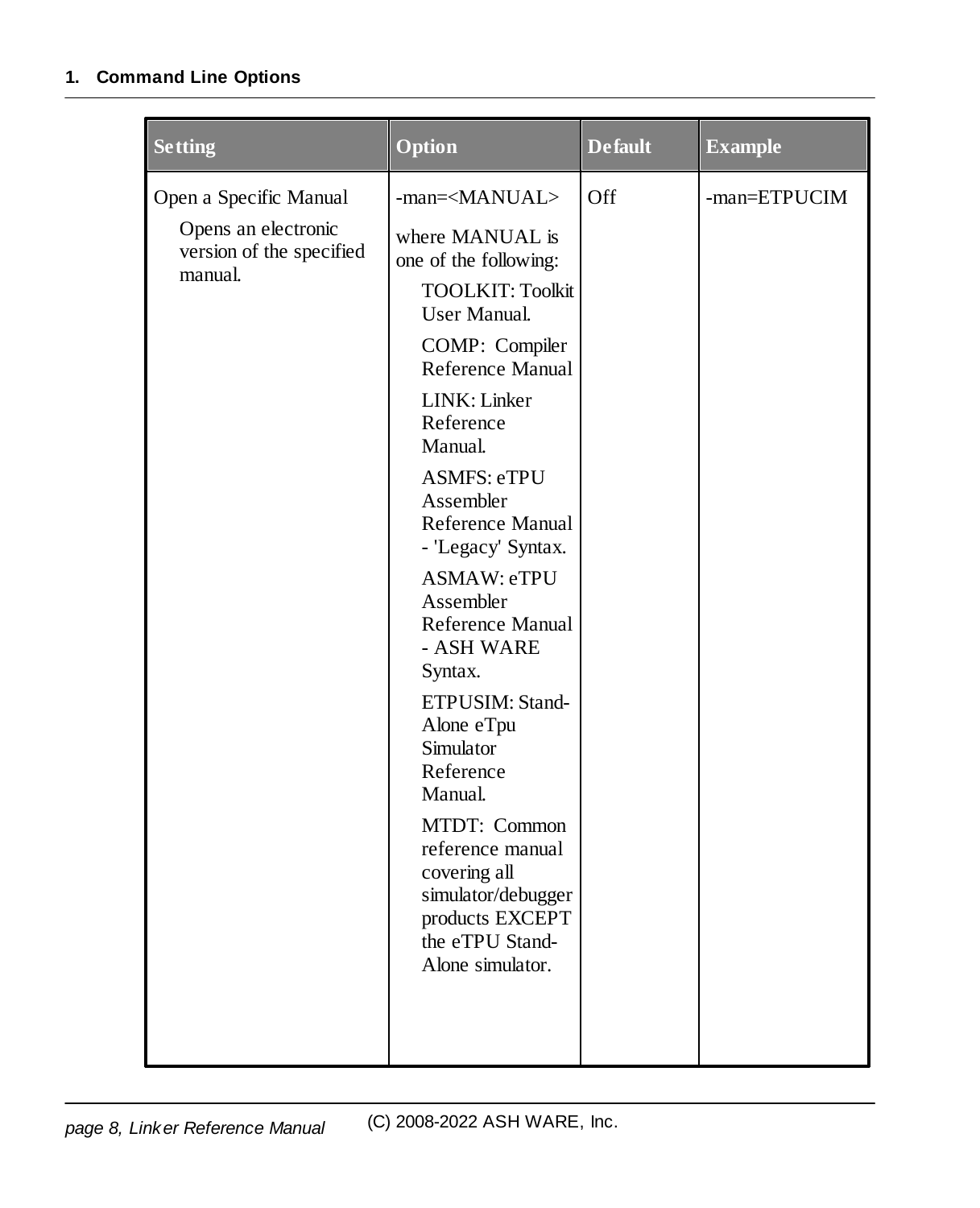| <b>Setting</b>                                                                                                                                                                 | Option                                                                                                                                                                                                             | <b>Default</b> | <b>Example</b>                   |
|--------------------------------------------------------------------------------------------------------------------------------------------------------------------------------|--------------------------------------------------------------------------------------------------------------------------------------------------------------------------------------------------------------------|----------------|----------------------------------|
|                                                                                                                                                                                | LICENSE:<br>License reference<br>manual                                                                                                                                                                            |                |                                  |
| Display Version<br>Displays the tool name<br>and version number and<br>exits with a non-zero exit<br>code without linking.                                                     | -version                                                                                                                                                                                                           | Off            | -version                         |
| Display Licensing Info<br>Outputs the licensing<br>information for this tool.                                                                                                  | -license                                                                                                                                                                                                           | Off            | -license                         |
| <b>Console Message Verbosity</b><br>Control the verbosity of<br>the linker message<br>output.                                                                                  | $-verb=$<br>where N can be in the<br>range of 0 (no console<br>output) to 9 (verbose<br>message output).                                                                                                           | 5              | $-verb=9$                        |
| <b>Console Message</b><br>Suppression<br>Suppress console<br>messages by their<br>type/class. Multiple<br>types can be specified<br>with multiple $-$<br>verbSuppress options. | verbSuppress= <typ<br>E &gt;<br/>where TYPE can be:<br/><b>BANNER</b>: the<br/>ETEC version &amp;<br/>copyright banner.<br/>SUMMARY: the<br/>success/failure<br/>warning/error<br/>count summary<br/>line</typ<br> | Off            | -verbSuppress=<br><b>SUMMARY</b> |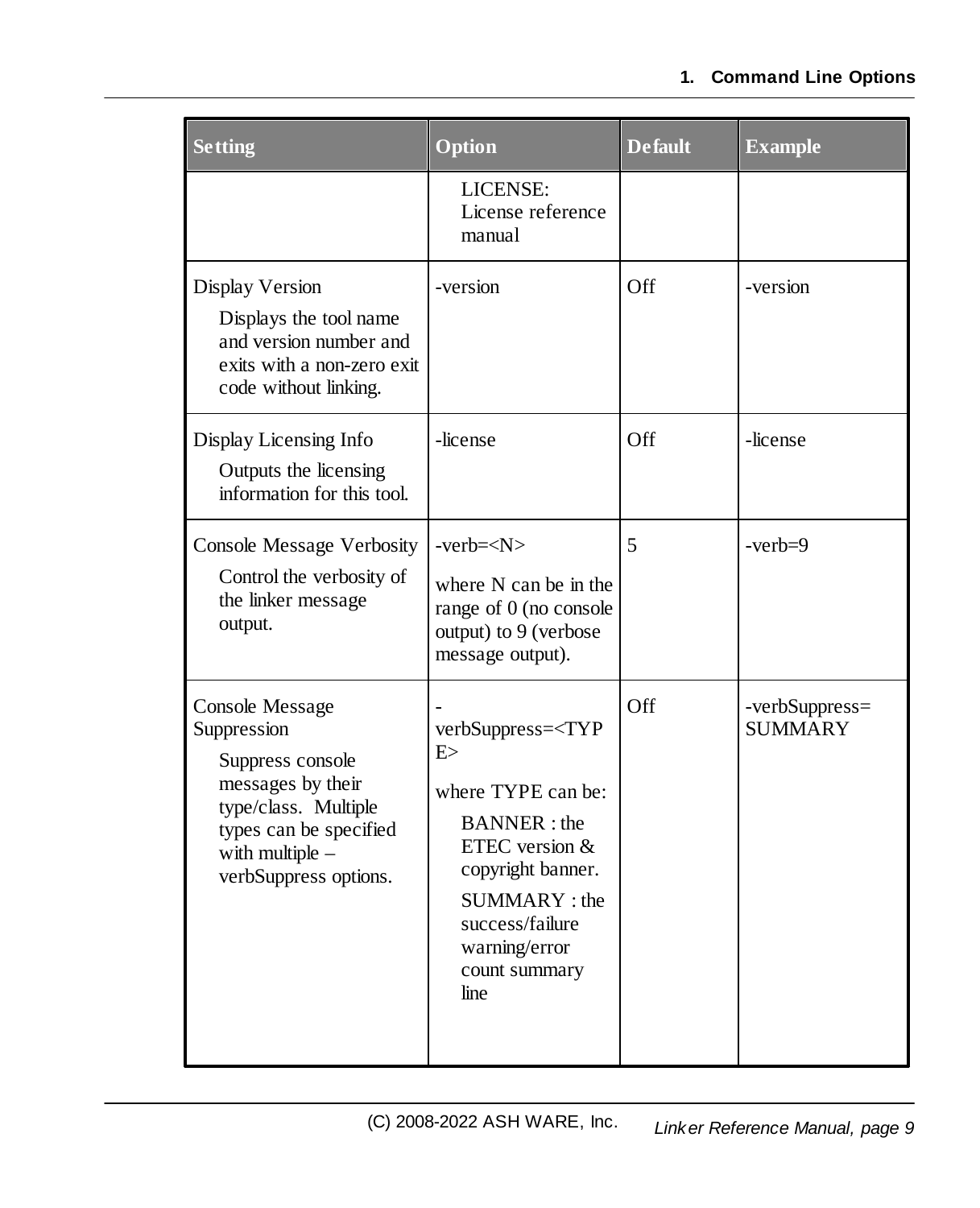| <b>Setting</b>                                                                                                                                                                                                                                    | Option                                                                                                                                | <b>Default</b> | <b>Example</b>                   |
|---------------------------------------------------------------------------------------------------------------------------------------------------------------------------------------------------------------------------------------------------|---------------------------------------------------------------------------------------------------------------------------------------|----------------|----------------------------------|
|                                                                                                                                                                                                                                                   | WARNING: all<br>warning messages<br>ERROR : all error<br>messages (does<br>not affect the tool<br>exit code)                          |                |                                  |
| Disable a specific warning                                                                                                                                                                                                                        | -warnDis= <id><br/>where ID is the<br/>warning's<br/>identification number.</id>                                                      | Off            | $-WarnDis=41065$                 |
| Strictly treat warnings as<br>errors                                                                                                                                                                                                              | -Strict                                                                                                                               | Disabled       | -Strict                          |
| If a link warning is<br>encountered, treat it as<br>an error such that the link<br>fails                                                                                                                                                          |                                                                                                                                       |                |                                  |
|                                                                                                                                                                                                                                                   | <b>Input File Options</b>                                                                                                             |                |                                  |
| List of Object Files to link                                                                                                                                                                                                                      | <objectfile1><br/><objectfile2> <br/><objectfilen></objectfilen></objectfile2></objectfile1>                                          | None           | etpuc_cam.eao<br>etpuc_crank.eao |
| <b>System Configuration File</b><br>(optional)<br>Describes system<br>configuration such as<br>system clock frequency,<br>which functions are<br>running channels and<br>their priority levels, etc.<br>running on which<br>channels and at which | sysConfig= <filename<br><math>&gt;</math> where FileName is<br/>a file that describes<br/>the system<br/>configuration.</filename<br> | None           | sysConfig=MySyst<br>emCfg.SysCfg |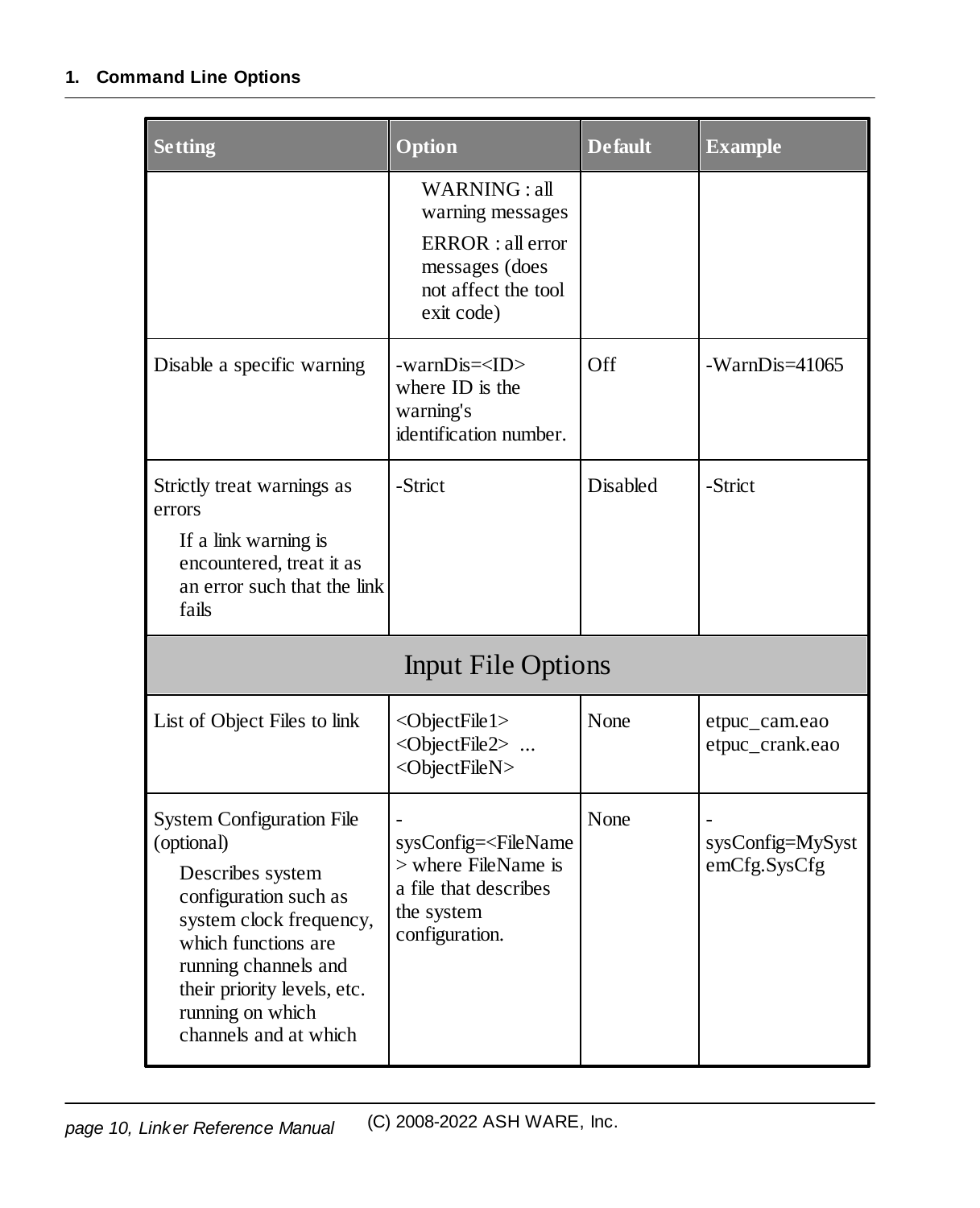| <b>Setting</b>                                                                                                                                                                                                                                                                                                                                                                                 | Option                           | <b>Default</b> | <b>Example</b>              |
|------------------------------------------------------------------------------------------------------------------------------------------------------------------------------------------------------------------------------------------------------------------------------------------------------------------------------------------------------------------------------------------------|----------------------------------|----------------|-----------------------------|
| priority level. This is<br>used to calculate the<br><b>Worst Case Latency</b><br>(WCL) based on the<br><b>Worst Case Thread</b><br>Length (WCTL).<br>Results are displayed in<br>the analyses file.                                                                                                                                                                                            |                                  |                |                             |
| <b>Import Executable</b><br>Includes a .COD legacy<br>file as part of the build.                                                                                                                                                                                                                                                                                                               | $-Imp = <$ name.cod              | None           | -Imp=Existing.cod           |
| Imported Executable Data<br><b>Amount of Data Memory</b><br>in bytes to allocate for<br>the imported legacy<br>(.COD) file. This setting<br>is mandatory when<br>importing a .COD file.                                                                                                                                                                                                        | $-ImpData=<]$ Bytes $>$          | None           | -ImpData= $0x224$           |
| <b>Imported Executable Data</b><br><b>End Free Space</b><br>When specified, this<br>address indicates the end<br>of the global address<br>range available for<br>locating global data from<br>ETEC-compiled code.<br>The globally addressable<br>address space in the<br>eTPU runs from 0x0<br>through 0x400. Some<br>.COD compilations<br>locate global data both in<br>low global memory and | -ImpDataEnd=<br>byte<br>address> | None           | ImpDataEnd=0x3F<br>$\Omega$ |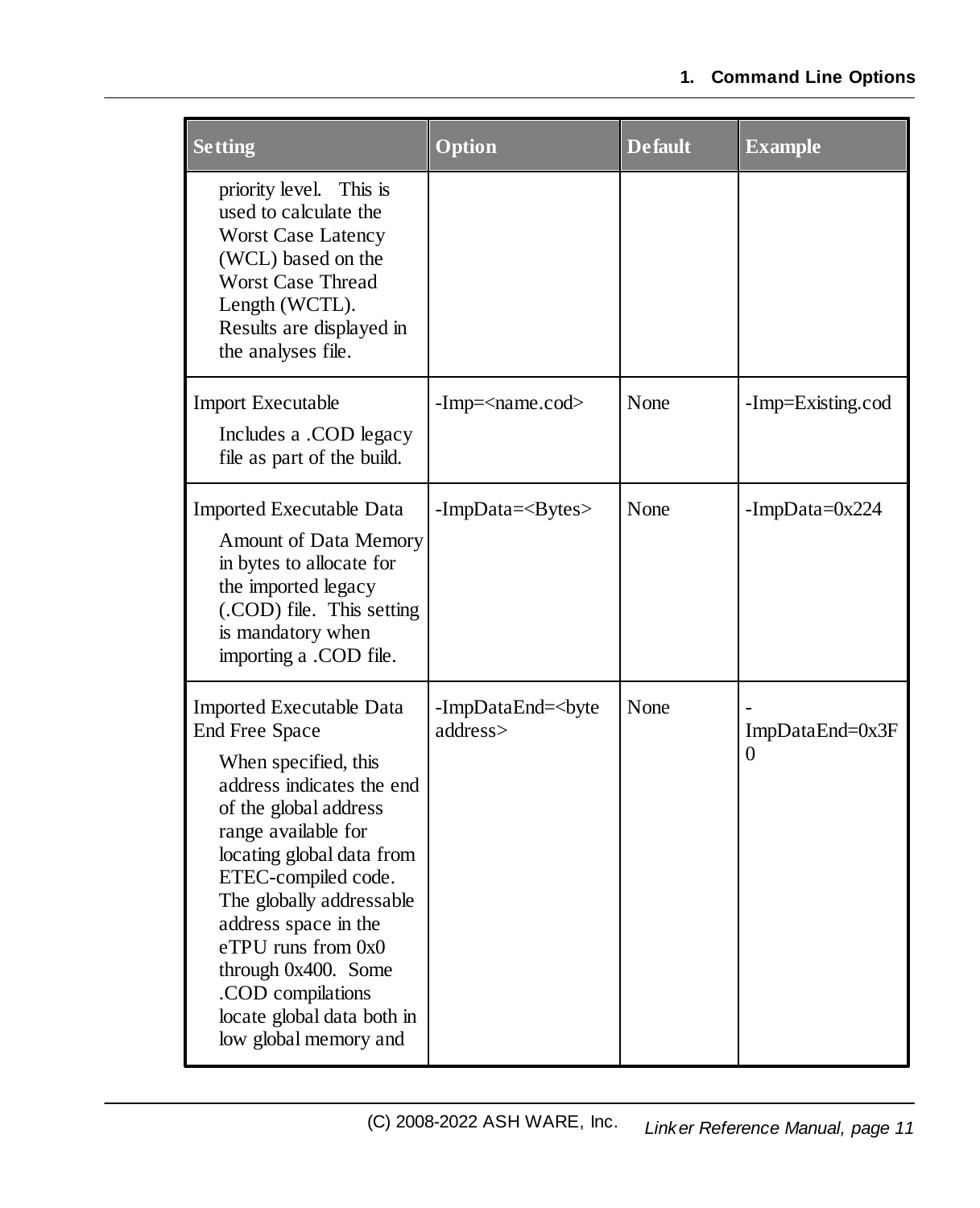| <b>Setting</b>                                                                                                                                                                                                                                                                                                                                                                                                                   | Option     | <b>Default</b> | <b>Example</b> |
|----------------------------------------------------------------------------------------------------------------------------------------------------------------------------------------------------------------------------------------------------------------------------------------------------------------------------------------------------------------------------------------------------------------------------------|------------|----------------|----------------|
| at high global memory,<br>leaving a gap in between.<br>It is in these cases that<br>the use of -ImpDataEnd<br>is required; for most<br>.COD file imports it is<br>not required. For<br>example, if the imported<br>.COD uses the 3-byte<br>unit at 0x3FD as<br>temporary storage, and<br>uses up through $0x55$ in<br>low global memory, then<br>the ideal linker options<br>would be "-<br>ImpData=0x58 -<br>ImpDataEnd=0x3FC". |            |                |                |
| Disable Imported<br><b>Executable Optimizations</b><br>Optimizations on the<br>imported legacy (.COD)<br>executable file default to<br>enabled. This option<br>overrides the default<br>such that optimizations<br>are disabled for imported<br>executables.                                                                                                                                                                     | -ImpOpt-   | Disabled       | -ImpOpt-       |
| Disable Import of the<br>Default Error Handling<br>Library<br>When this option is<br>specified the default<br>error handling library is<br>not imported and the                                                                                                                                                                                                                                                                  | -ErrorLib- | Enabled        | -ErrorLib-     |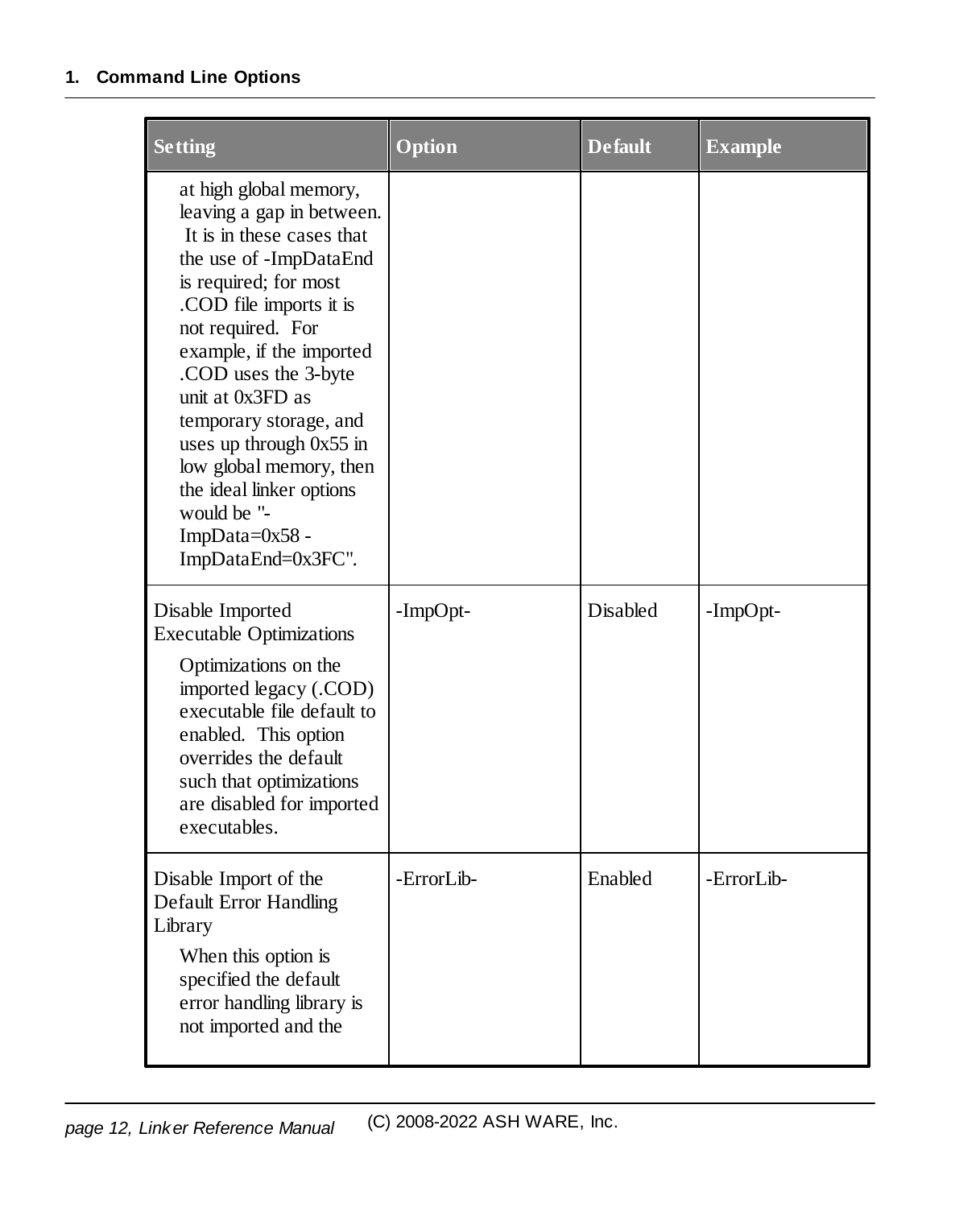| <b>Setting</b>                                                                                                                                                                                    | Option                             | <b>Default</b>                          | <b>Example</b>    |
|---------------------------------------------------------------------------------------------------------------------------------------------------------------------------------------------------|------------------------------------|-----------------------------------------|-------------------|
| memory fill is 0 unless<br>otherwise specified.<br>Once disabled, users can<br>provide their own error<br>handlers using the error<br>handler names<br>(_Error_handler_entry,<br>$etc.$ ).        |                                    |                                         |                   |
|                                                                                                                                                                                                   | <b>Output File Options</b>         |                                         |                   |
| Output File To Produce<br>Executable file name                                                                                                                                                    | out= <basefilename></basefilename> | None                                    | -out=MyOutputFile |
| Suppress ELF/DWARF File<br>Generation                                                                                                                                                             | -elf-                              | Generate                                |                   |
| <b>Suppress Entry Table Debug</b><br>Data<br>Some consumers of<br>ELF/DWARF files may<br>not be compatible with<br>the entry table debug<br>data; this disables its<br>output,                    | -etdbg-                            | Generate                                |                   |
| Output a global data<br>segment in the<br><b>ELF/DWARF</b> file<br>When this option is<br>specified a global data<br>segment is generated in<br>the ELF/DWARF file. It<br>has R/W attributes set, | -elfgd                             | Do not<br>output global<br>data segment | -elfgd            |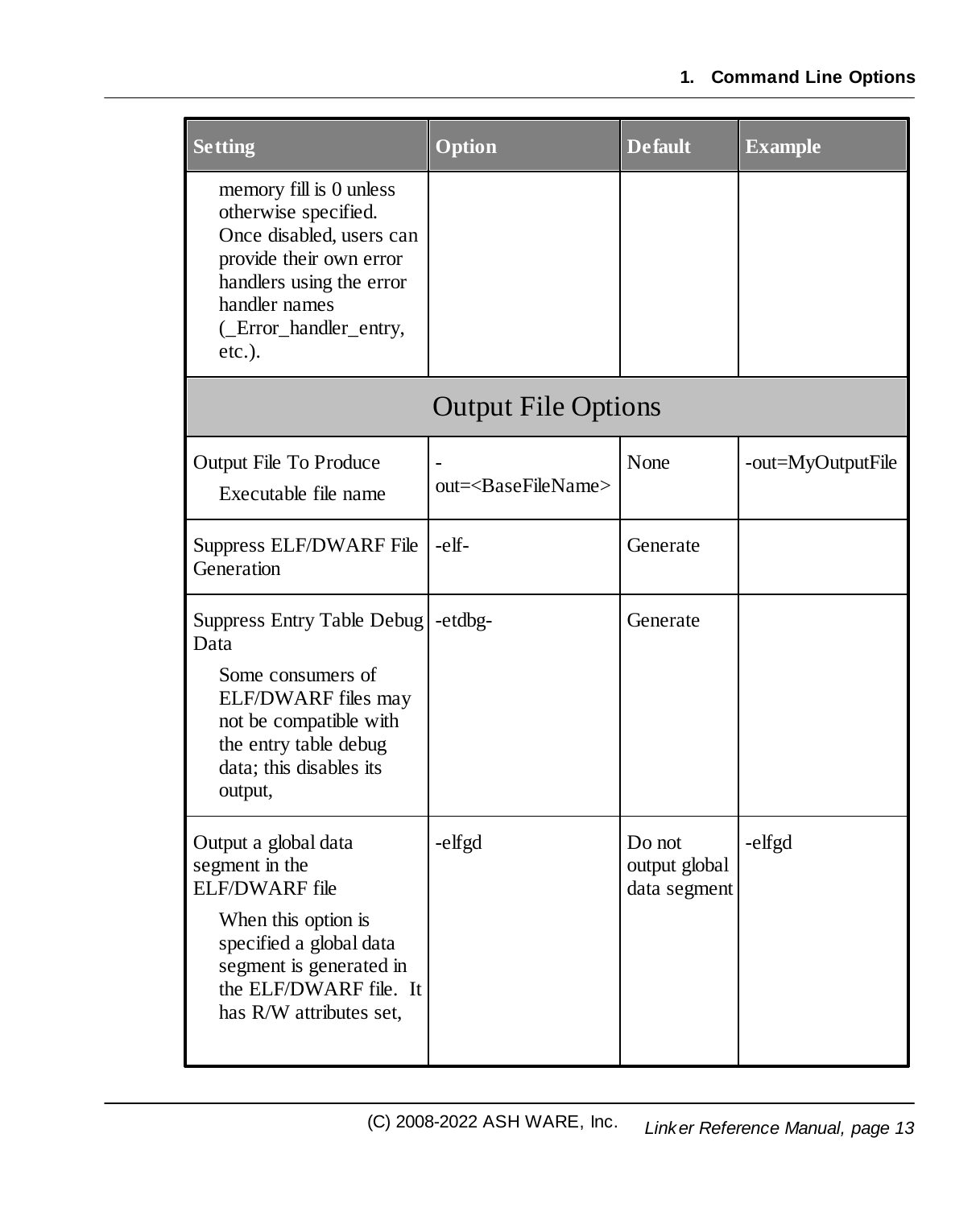| <b>Setting</b>                                                                                                                                                                                                                                                                   | Option                                                                                             | <b>Default</b>                    | <b>Example</b>                  |
|----------------------------------------------------------------------------------------------------------------------------------------------------------------------------------------------------------------------------------------------------------------------------------|----------------------------------------------------------------------------------------------------|-----------------------------------|---------------------------------|
| and an alignment of 4<br>bytes.                                                                                                                                                                                                                                                  |                                                                                                    |                                   |                                 |
| Defines Header File To<br>Produce<br>A set of #defines used<br>for host-side drivers.<br>Defaults to the<br>executable file name with<br>'_defines' appended to<br>the base file name and a<br>.h extension                                                                      | -defines= <filename></filename>                                                                    | Based on<br>executable<br>name    | defines=MyDefine<br>sFile.h     |
| Suppress Defines File<br>Generation                                                                                                                                                                                                                                              | -defines-                                                                                          | Generate                          | -defines-                       |
| Global Mnemonic<br>The specified mnemonic<br>gets pre-pended to all<br>names in the auto-<br>generated header file and<br>executable image array<br>C file. This is useful<br>when multiple images are<br>to be used at host load<br>time, thereby avoiding<br>naming conflicts. | $-GM = $                                                                                           | '_'                               | $-GM = FS$                      |
| Produce Auto-Struct<br>Header File / Specify Name<br>A set of structure<br>declarations that can be<br>used for host-side driver<br>development. If no name<br>is specified, it defaults to                                                                                      | -autostruct // default<br>(deprecated)<br>autostruct= <filename<br><math>\geq</math></filename<br> | auto-struct<br>file<br>generation | autostruct=etpu_if_<br>struct.h |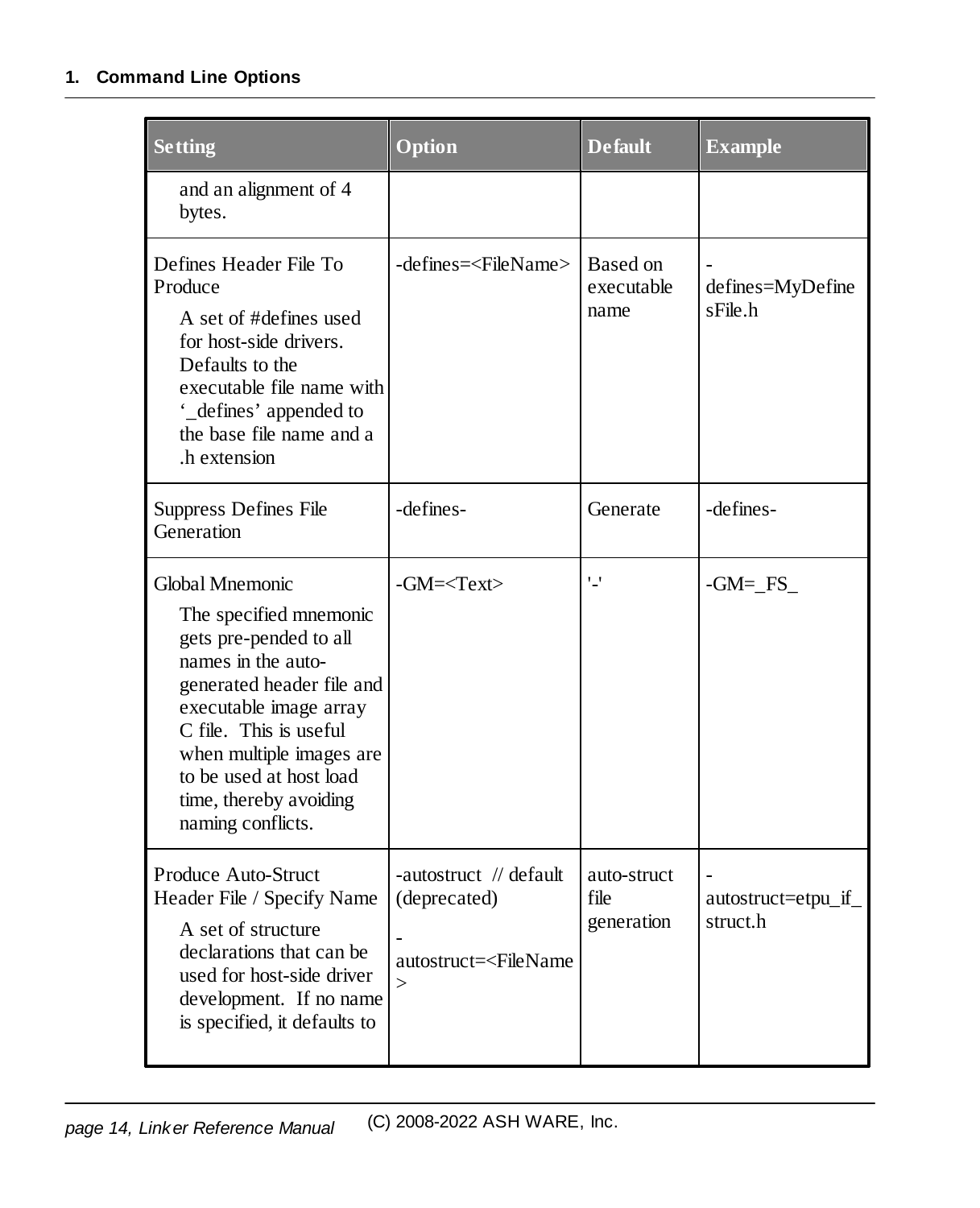| <b>Setting</b>                                                                                                                                                                                                                                          | Option                                            | <b>Default</b>                 | <b>Example</b>             |
|---------------------------------------------------------------------------------------------------------------------------------------------------------------------------------------------------------------------------------------------------------|---------------------------------------------------|--------------------------------|----------------------------|
| the executable file name<br>with '_struct' appended<br>to the base file name and<br>a .h extension                                                                                                                                                      | -autostruct- // disable<br>auto-struct generation |                                |                            |
| Initialized Data File to<br>Produce<br>A set of data structures<br>used to initialize global<br>and channel-frame<br>memory. Defaults to the<br>executable file name with<br>'_idata' appended to the<br>base file name and .c, .h<br>extensions.       | -idata= <filename></filename>                     | Based on<br>executable<br>name | idata=MyInitDataFi<br>le.c |
| Suppress IData File<br>Generation                                                                                                                                                                                                                       | -idata-                                           | Generate                       | -idata-                    |
| <b>SCM C File</b><br>C array of opcodes and<br>entry table data to be<br>included on the host-side<br>and copied into the<br>eTPU's SCM. Defaults<br>to the executable file<br>name with '_scm'<br>appended to the base file<br>name and a .c extension | -scm= <filename></filename>                       | None                           | -scm=MyScmFile.c           |
| Suppress SCM C file<br>generation                                                                                                                                                                                                                       | -scm-                                             | Generate                       | -scm-                      |
| Data Size 8-bit Override                                                                                                                                                                                                                                | -data8                                            | 32-bit data                    | -data8                     |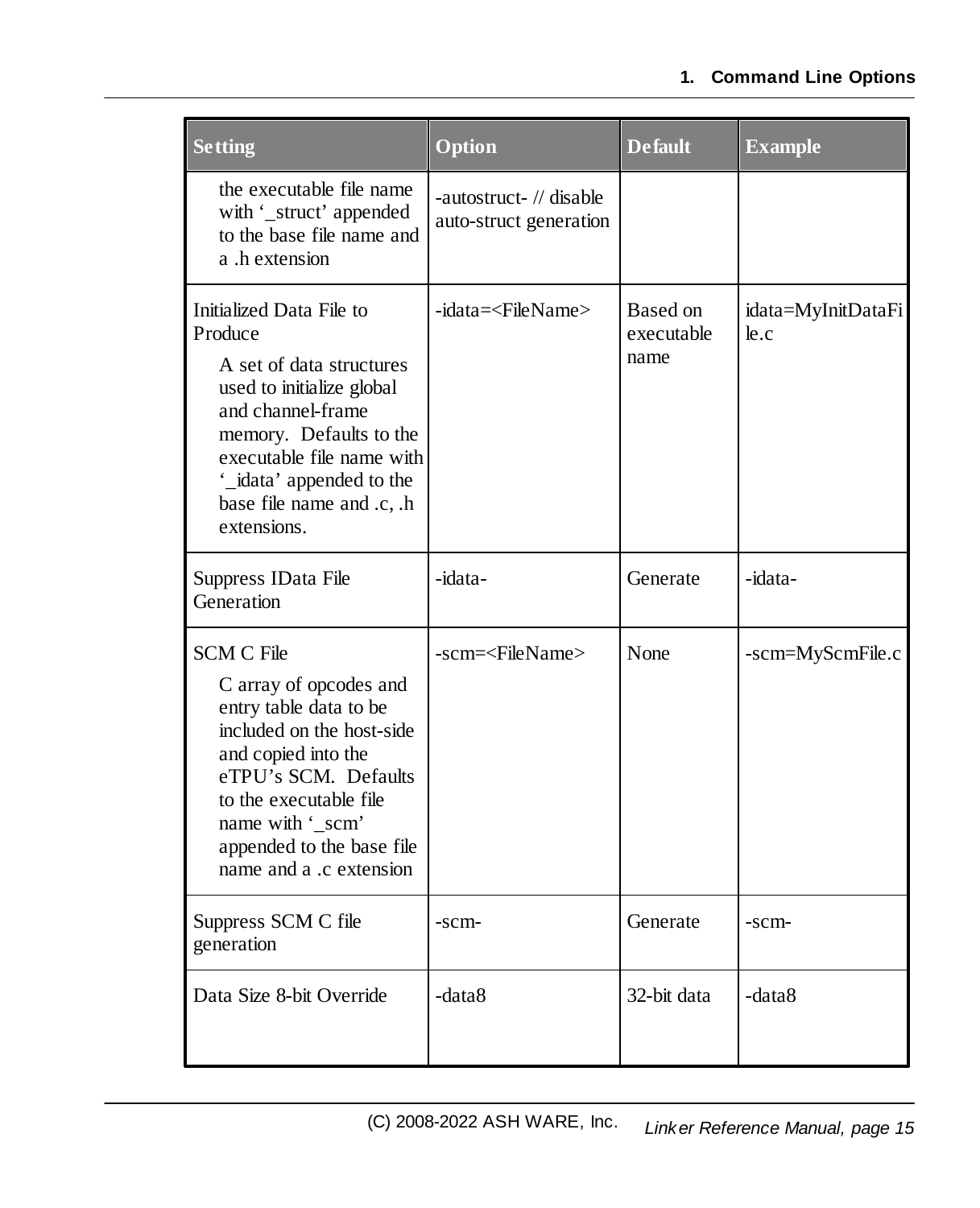| <b>Setting</b>                                                                                                                                                                                                                                                                                                                                                                                                                                                                                                                             | <b>Option</b>                                                                                                                          | <b>Default</b> | <b>Example</b>                            |  |
|--------------------------------------------------------------------------------------------------------------------------------------------------------------------------------------------------------------------------------------------------------------------------------------------------------------------------------------------------------------------------------------------------------------------------------------------------------------------------------------------------------------------------------------------|----------------------------------------------------------------------------------------------------------------------------------------|----------------|-------------------------------------------|--|
| By default, scm and idata<br>data is 32-bit; this option<br>overrides and results in<br>8-bit initialized array<br>output                                                                                                                                                                                                                                                                                                                                                                                                                  |                                                                                                                                        |                |                                           |  |
| Name of the analyses file to<br>produce. Defaults to the<br>executable file name with<br>_ana' appended to the base<br>file name and an .html<br>extension.                                                                                                                                                                                                                                                                                                                                                                                | -ana= <filename><br/>OutputFileBa<br/>where FileName is<br/>seName.ana<br/>the name of the<br/>analyses file to<br/>product</filename> |                | Ana=MyOverriden<br>tName.ana              |  |
| Disable analysis file<br>generation                                                                                                                                                                                                                                                                                                                                                                                                                                                                                                        | -ana-                                                                                                                                  | Enabled        | -ana-                                     |  |
| Generate .lst files<br>When specified, each<br>source file that<br>contributes to code<br>generation is output into a<br>list file with intermixed<br>disassembly information.<br>They are named the<br>same as the source file<br>but with a .lst extension.<br>When just "-lst" is used,<br>the list files are placed in<br>the executable output<br>path. When "-lstInSrc" is<br>used each individual list<br>file is output in the<br>directory that<br>corresponds to its source<br>file. Last, the default<br>executable output path | -lst<br>-lstInSrc<br>-lst= <dirname><br/>-lstaddr-</dirname>                                                                           | Disabled       | -lst<br>-lstInSrc<br>$-lst =$ \ListFiles\ |  |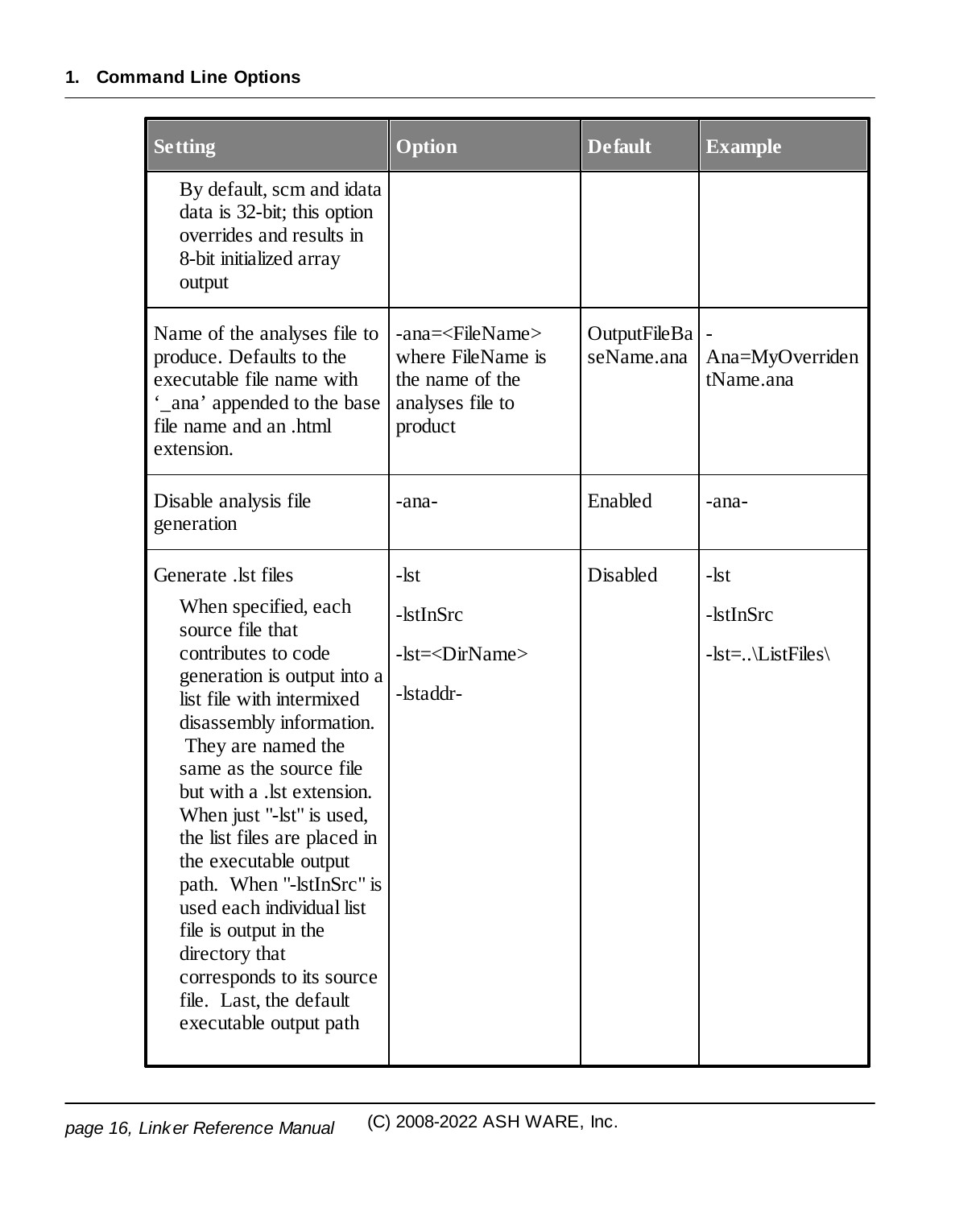| <b>Setting</b>                                                                                                                                                                                                                                                                                                                                                                     | Option                                                  | <b>Default</b> | <b>Example</b>                     |  |  |  |  |
|------------------------------------------------------------------------------------------------------------------------------------------------------------------------------------------------------------------------------------------------------------------------------------------------------------------------------------------------------------------------------------|---------------------------------------------------------|----------------|------------------------------------|--|--|--|--|
| for list files can be<br>overridden by specifying<br>a path with the "-<br>lst= <dirname>" option<br/>form.<br/>"-Istaddr-" removes the<br/>address and opcode<br/>listings which puts the<br/>listing files into a format<br/>that is ideal for "diff."<br/>This is particularly helpful<br/>when comparing<br/>generated code for<br/>different compiler<br/>versions.</dirname> |                                                         |                |                                    |  |  |  |  |
| Generate .map file / Specify<br>Name<br>When specified, a map<br>file containing code $\&$<br>data location information<br>is output. The default<br>name is the executable<br>name appended with a<br>".map" extension, in the<br>executable output path.<br>The path and name can<br>be overridden using the<br>"= <filename>" option.</filename>                                | -map<br>-map= <filename></filename>                     | Disabled       | -map<br>$-map =$<br>\myMapFile.map |  |  |  |  |
| <b>Code Generation Options</b>                                                                                                                                                                                                                                                                                                                                                     |                                                         |                |                                    |  |  |  |  |
| <b>Target Selection</b>                                                                                                                                                                                                                                                                                                                                                            | -target= <target><br/>where TARGET can<br/>be:</target> | ETPU1          | -target=ETPU2                      |  |  |  |  |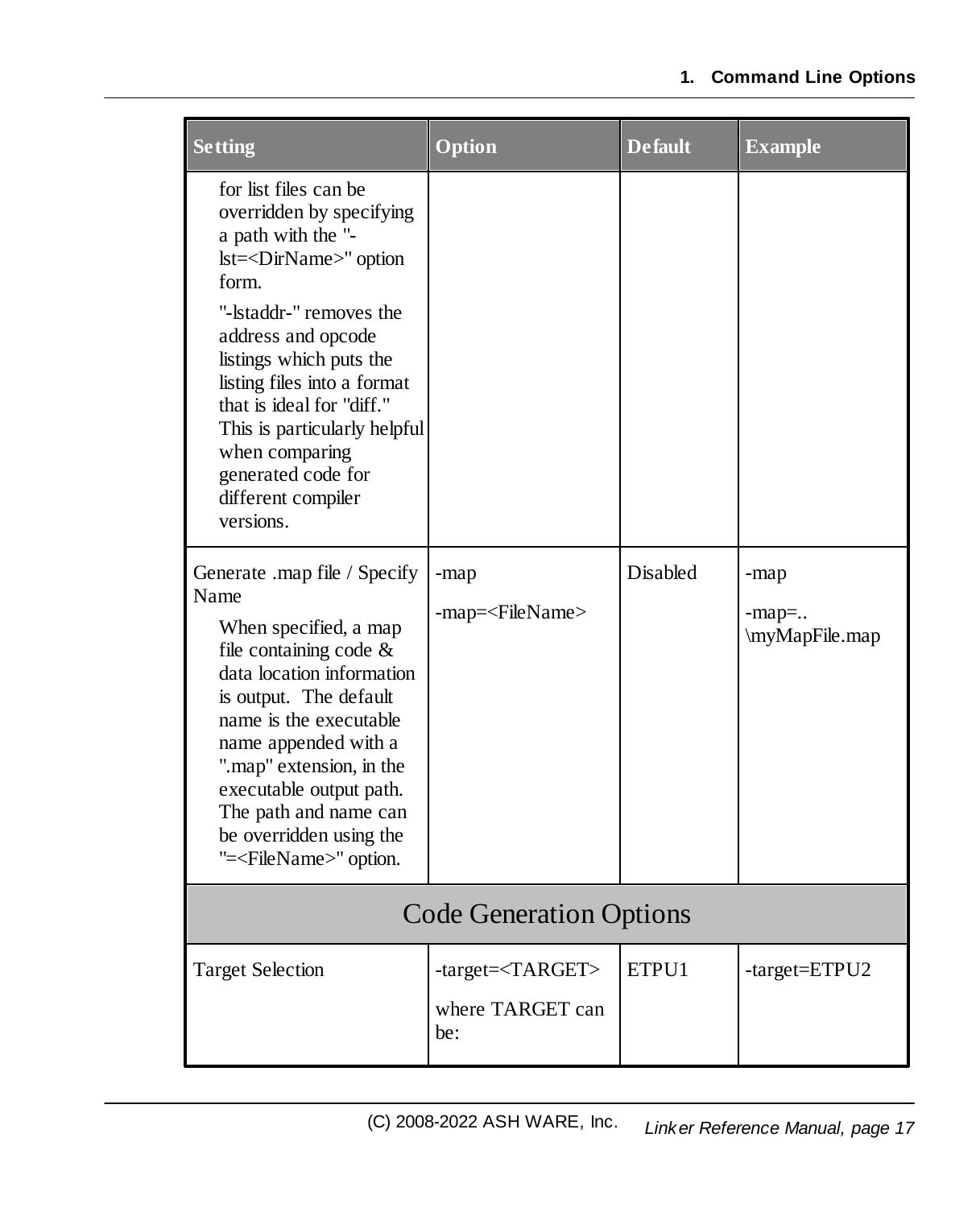| <b>Setting</b>                                                                                                                                                           | Option                                                                                                          | <b>Default</b>           | <b>Example</b>      |  |  |  |  |  |
|--------------------------------------------------------------------------------------------------------------------------------------------------------------------------|-----------------------------------------------------------------------------------------------------------------|--------------------------|---------------------|--|--|--|--|--|
| Select the destination<br>processor for the<br>compilation.                                                                                                              | ETPU1 : compile<br>for the baseline<br>eTPU processor.<br>ETPU2: compile<br>for the eTPU2<br>processor version. |                          |                     |  |  |  |  |  |
| <b>Entry Table Base Address</b><br>Underlying architecture<br>supports only multiples of<br>0x800                                                                        | -etba= <addr></addr>                                                                                            | 0x0                      | $-etha = 0x800$     |  |  |  |  |  |
| <b>SCM Code Size</b>                                                                                                                                                     | $-CodeSize = Bytes$                                                                                             | 0x1800(6K)               | -CodeSize=0x4000    |  |  |  |  |  |
| Fill Opcode Override<br>Use specified opcode to<br>fill any unused SCM<br>code space                                                                                     | -FillOpcode= <val></val>                                                                                        | Jump to<br>error library | $-FillOpcode=0x123$ |  |  |  |  |  |
| Disable optimizations<br>Optimizations default to<br>enabled. This option<br>overrides the default<br>such that optimizations<br>are disabled.                           | -opt-                                                                                                           | Enabled                  | -opt-               |  |  |  |  |  |
| <b>Network License Options</b>                                                                                                                                           |                                                                                                                 |                          |                     |  |  |  |  |  |
| <b>Retry Network License</b><br>If unable to acquire a full<br>license from the network<br>license server, the<br>application will continue<br>to re-try periodically up | -networkRetry= <n></n>                                                                                          | Off                      | -networkRetry=600   |  |  |  |  |  |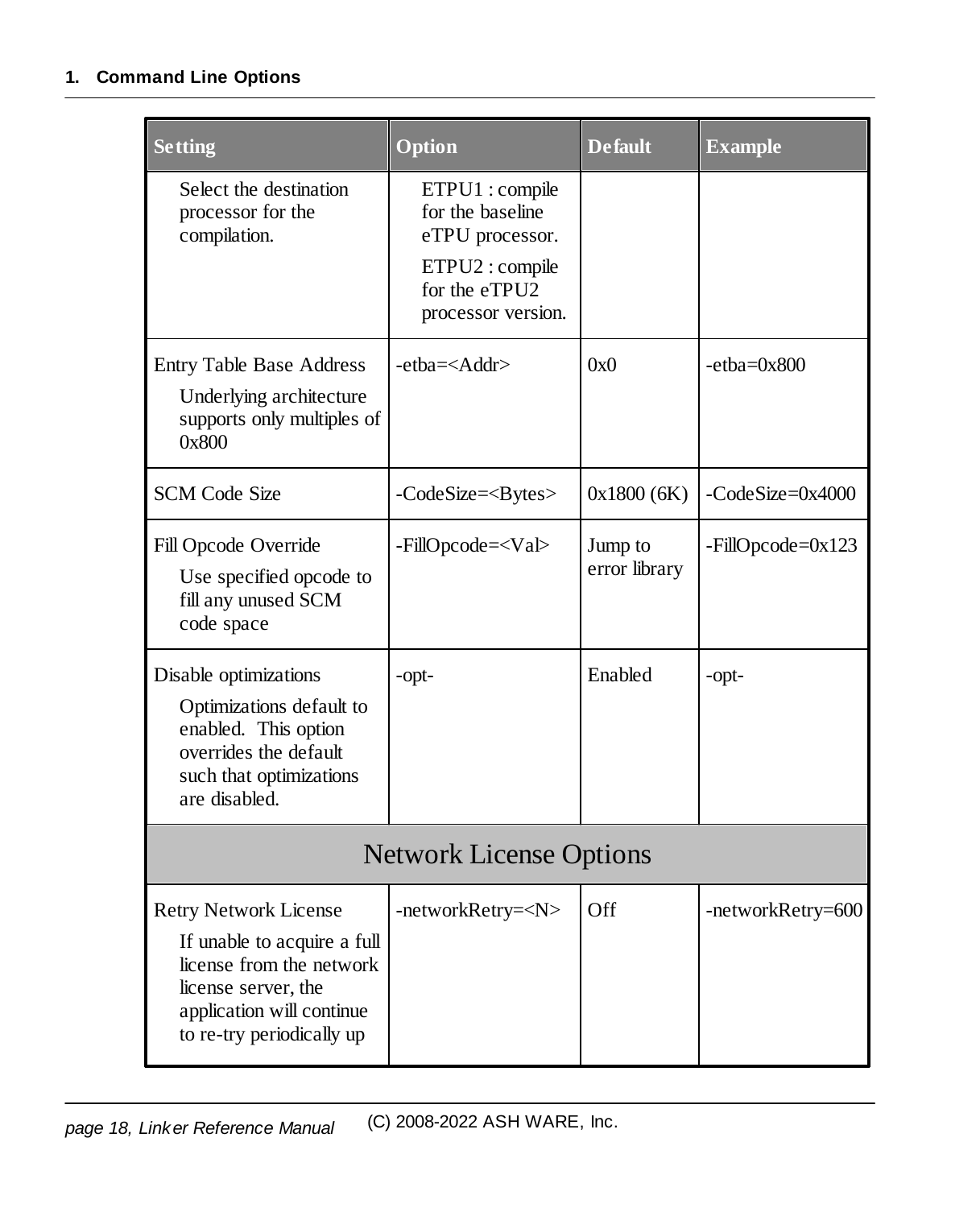| <b>Setting</b>                                                                                                                                                                                                                                                                                  | Option                                                 | <b>Default</b> | <b>Example</b>                       |  |  |
|-------------------------------------------------------------------------------------------------------------------------------------------------------------------------------------------------------------------------------------------------------------------------------------------------|--------------------------------------------------------|----------------|--------------------------------------|--|--|
| to the specified number<br>of seconds until it<br>succeeds, or the retry<br>time expires.                                                                                                                                                                                                       |                                                        |                |                                      |  |  |
| <b>Check-out Network License</b><br>Attempts to check-out a<br>network license until the<br>specified date and time.<br>The HH field is in 24<br>hour time. No linking is<br>done, only the license<br>check-out. An exit code<br>of 0 indicates success,<br>non-zero failure.                  | networkCheckout= <y<br>YYY:MM:DD:HH:M<br/>M&gt;</y<br> | Off            | networkCheckout=<br>2010:08:04:18:00 |  |  |
| Check-in Network License<br>Returns a checked out<br>license to the network<br>license server. This only<br>needs to be done if the<br>license is being returned<br>before its checkout<br>expiration date. No<br>linking is done. An exit<br>code of 0 indicates<br>success, non-zero failure. | -networkCheckin                                        | Off            | -networkCheckin                      |  |  |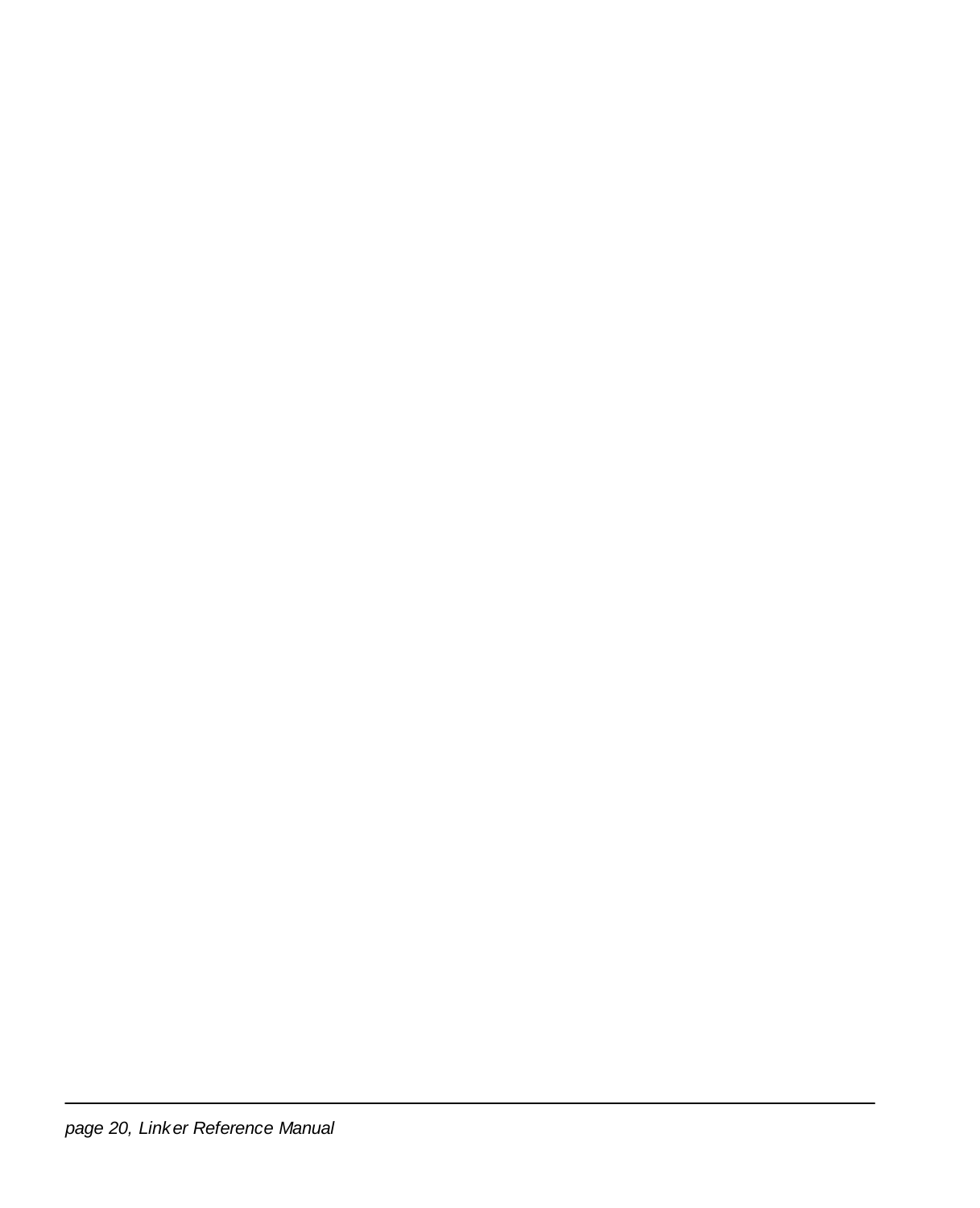# **2 Code Location**

<span id="page-20-0"></span>There is almost no reason at all for the user to care about code location so this section is kind of like describing the difference between blue and red to a color blind person. Having said that, code gets located beginning at address zero and continues upward.

The big issues are the entry table and "unbreakable code chunks". An "unbreakable code chunk" is a section of code that must remain contiguous in order to function properly and the definition of "functioning properly" varies between the compiler and assembler. Entry table locating is done first followed by code locating. If an "unbreakable code chunk" would over-write the entry table, then it is moved in its entirety to the first available opcode slot after the entry table.

ASH WARE reserves the right to change this algorithm, but in any case if you are doing something that depends on the locating algorithm, then this author suspects you are doing something wrong.

# <span id="page-20-1"></span>**2.1 Code Size**

Although the eTPU has a code space of 64K bytes, the various microcontrollers only populate a portion of this. For instance, some eTPU derivates in the Coldfire family populate 6K bytes and some eTPU derivatives in the MPC55xx family populate 12K.

To accommodate this variation in code size between the different eTPU derivates there is a command line argument for specifying the amount of code space actually populated.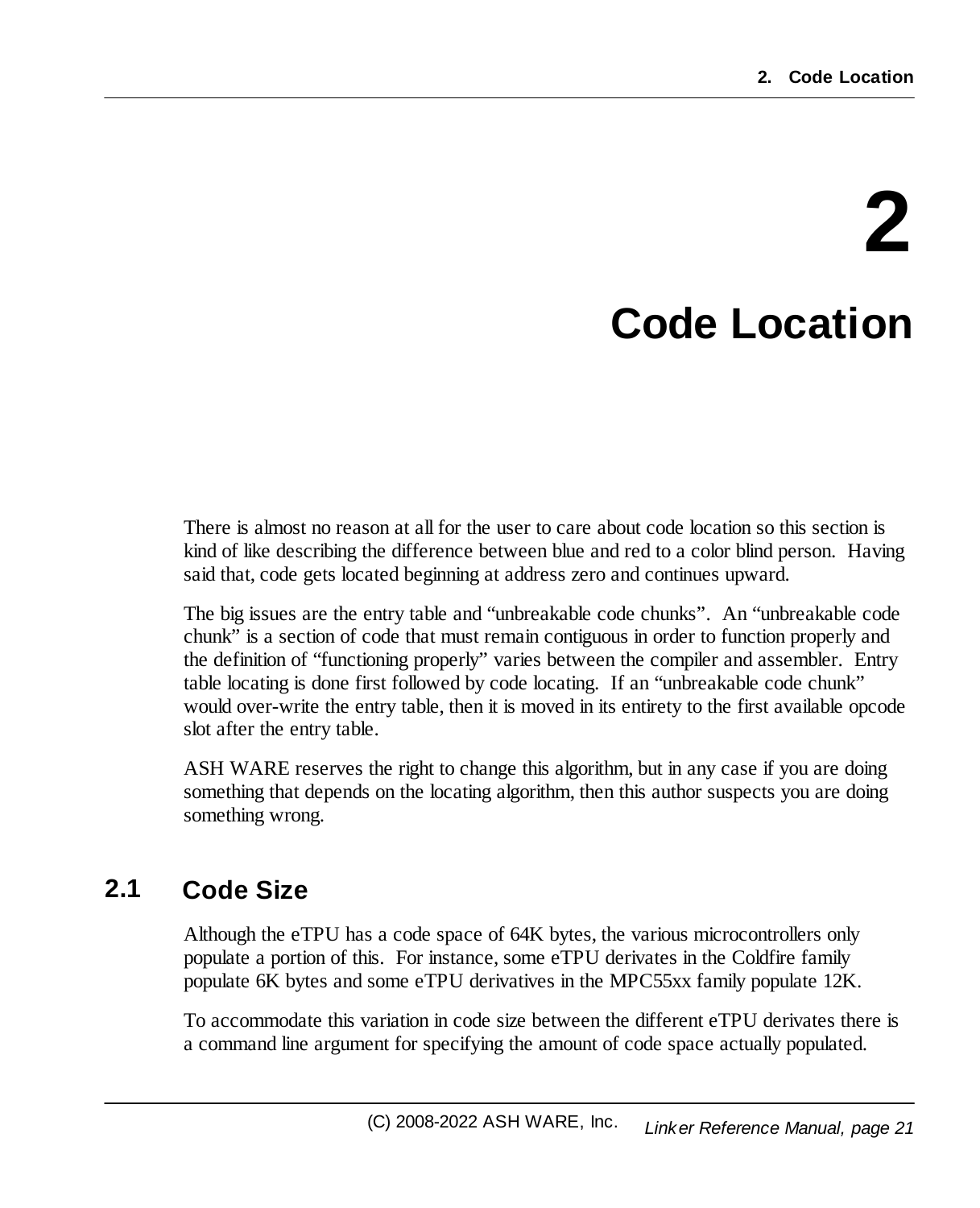This code size must be aligned to a 2K boundary, and must be between 2K and the maximum code space allowed by the eTPU instruction set which is 64K.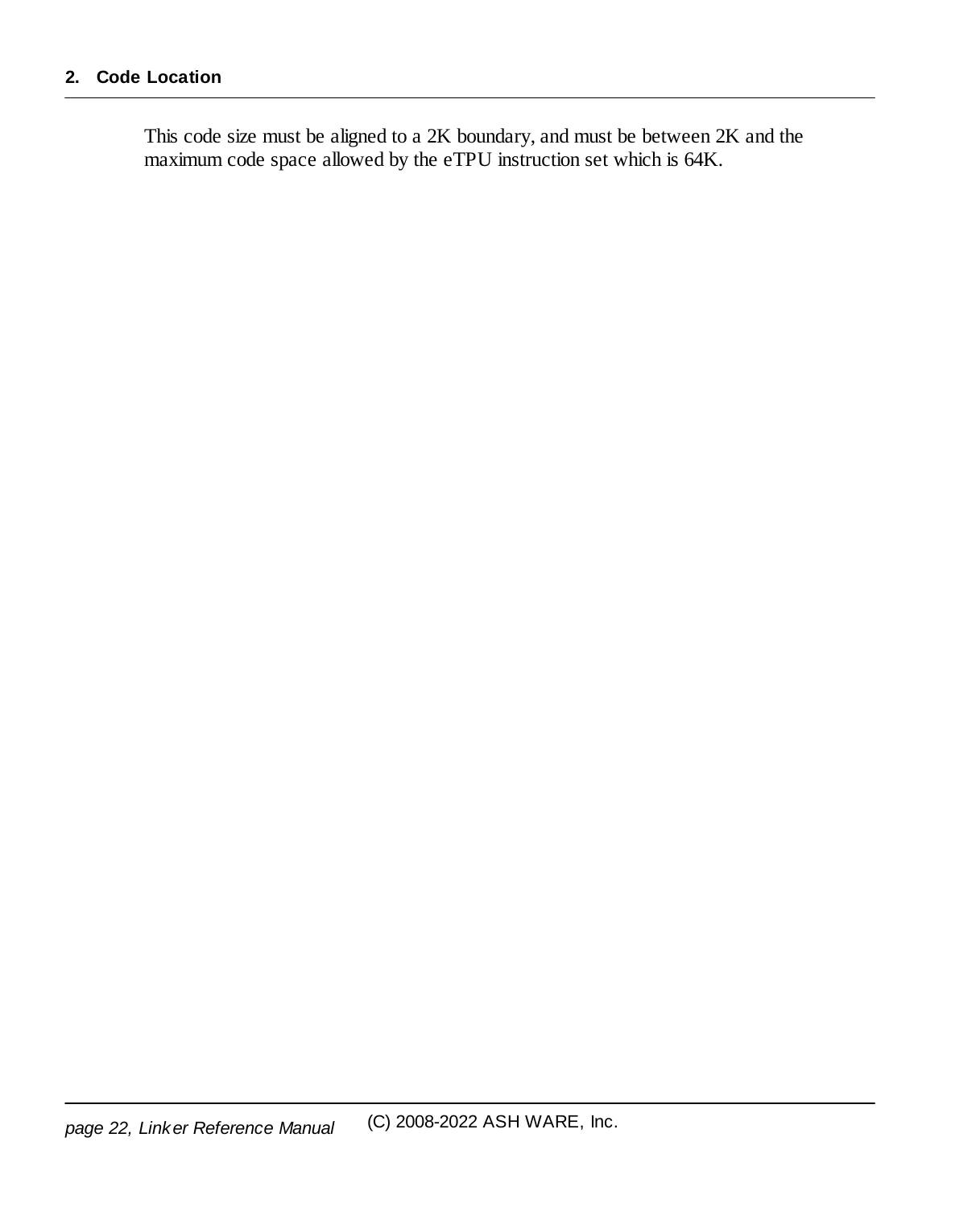# **3**

# <span id="page-22-0"></span>**Global Error Handling**

A variety of causes including alpha particles, coding errors, and silicon defects could cause eTPU code to execute in un-intended ways. The key issues to consider are error detection and error correction.

Undetected errors are the bane of electronic reliability because the probability of their presence accumulates over time, code size, hours spent coding, etc. Therefore ETEC places primary emphasis on error detection and has built in hooks for detection of many errors.

Error correction, on the other hand, is considered to be in the user's domain and ASH WARE strongly recommends that each system designer carefully design their systems with error correction strategies in place. Having said that, ETEC does support "default" error correction mechanisms. If these default mechanisms are not overridden, they will correct a variety of detected error cases. The default error handling mechanism is disabled or overridden by using the -ErrorLib- linker command line option.

ASH WARE recommends that users create specially-named error handlers for a variety of possible error scenarios. These handlers are generally written in assembly, and have the following names.

```
_Error_handler_entry.
_Error_handler_scm_off_weeds
_Error_handler_fill_weeds
_Error_handler_unexpected_thread
```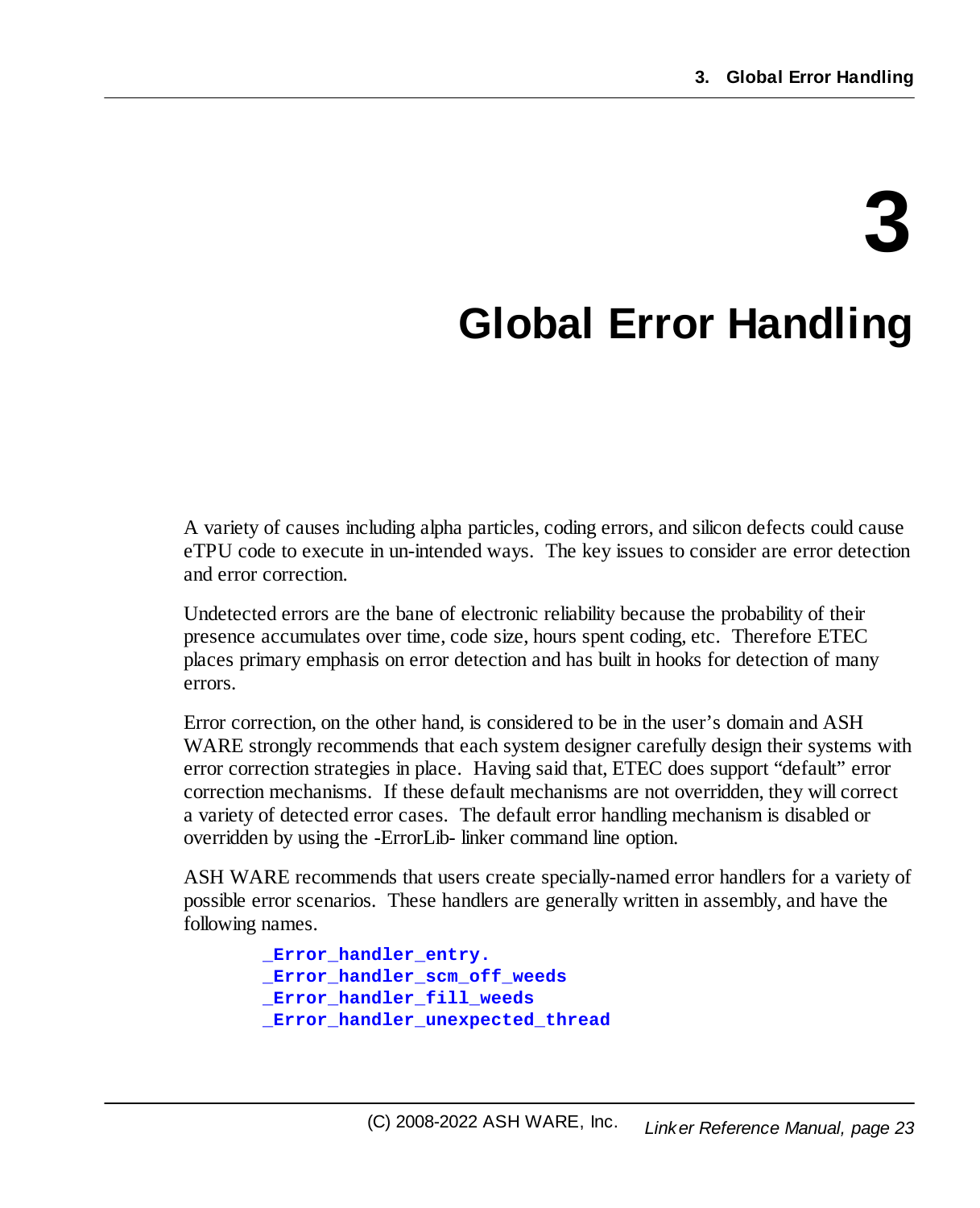These error handlers should be used to correct the error conditions described later in this section.

### <span id="page-23-0"></span>**3.1 Global Error Data**

If an error is detected, information helpful in diagnosing the source of the error is placed in an automatically-generated global variable named as follows:

#### **\_Global\_error\_data.**

This 32-bit variable is used to encode error information as shown in the following table.

| 31          | 30 | 29 | 28          | 27 | 26 | 25          | 24 | 23             | 22 | 21    | 20             | 19 | 18             | 17 | 16 |
|-------------|----|----|-------------|----|----|-------------|----|----------------|----|-------|----------------|----|----------------|----|----|
| <b>EESB</b> |    |    |             |    |    |             |    |                |    | Spare |                |    |                |    |    |
|             |    |    |             |    |    |             |    |                |    |       |                |    |                |    |    |
| 15          | 14 | 13 | 12          | 11 | 10 | 9           | 8  | $\overline{7}$ | 6  | 5     | $\overline{4}$ | 3  | $\overline{2}$ | 1  | 0  |
| <b>EEVS</b> |    |    | <b>EECL</b> |    |    | <b>EECN</b> |    |                |    |       |                |    |                |    |    |

#### **EESB – Encoded Error Source Bits**

 $Bit = 1$  indicates that such an error has been detected

 $Bit = 0$  indicates that such an error has not been detected.

Bit 31 indicates that Error handler entry has executed.

Bit 30 indicates that Error handler scm\_off\_weeds has executed.

Bit 29 indicates that Error handler fill weeds has executed.

Bit 28 indicates that \_Error\_handler\_unexpected\_thread has executed

Bit 27-22 set aside for user-defined errors (custom extension of error handler)

#### **EEVS – Encoded Event States**

 $Bit = 1$  indicates that an event is active

 $Bit = 0$  indicates that an event is not active

Bit 15 contains the LINK state

Bit 14 contains the Transition B state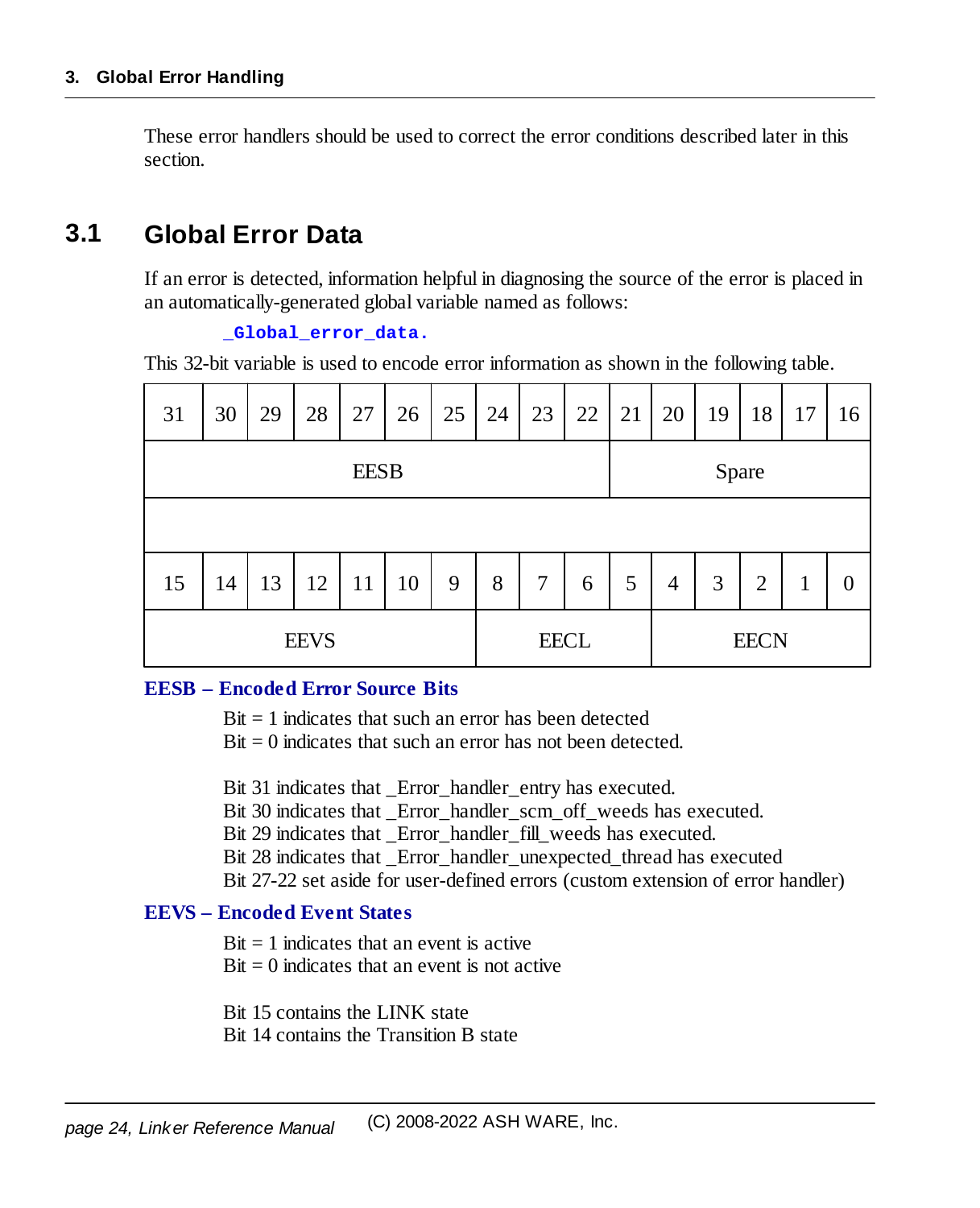Bit 13 contains the Transition A state Bit 12 contains the Match B state Bit 11 contains the Match A state Bit 10 contains zero (future expansion) Bit 9 contains zero (future expansion)

#### **EECL – Encoded Error Conditionals**

Bit 8 contains the sampled input pin state Bit 7 contains the current output pin state Bit 6 contains the flag 1 state, if available (eTPU2) Bit 5 contains the flag 0 state, if available (eTPU2)

#### **EECN - Encoded Error Channel Number**

This is the active channel number of the last event handler. New incoming event handlers overwrite this value such that if error handlers are executed multiple times, then the number contains the last-executed time.

When an error the above error data is written to **Global** error data, all service latches are cleared, and the thread exits. In general, for the error handler to be truly useful for a user, it should be enhanced to issue the microcode global exception, which can trigger the host global exception handler to execute if the interrupt has been enabled - see specific microcontroller documentation for details. This interrupt handler can decode the error data and take an appropriate actions, such as shutting down a channel or eTPU module. The easiest way to do this is to start from the default handler source code and add the global exception, bringing this new file into the build, and disabling the default via the -ErrorLiblinker option.

# <span id="page-24-0"></span>**3.2 Error Handling Library**

The ASH WARE defined error handlers are defined in a library named "\_global\_error\_handler.lib" (for eTPU1) and "\_global\_error\_handler\_etpu2.lib" (for eTPU2) which is provided as part of ETEC. The linker automatically includes one of these two libraries based on whether the linker is building for eTPU1 or eTPU2.

The error handling library can be disabled from being included in the linking process via the -ErrorLib- command line option.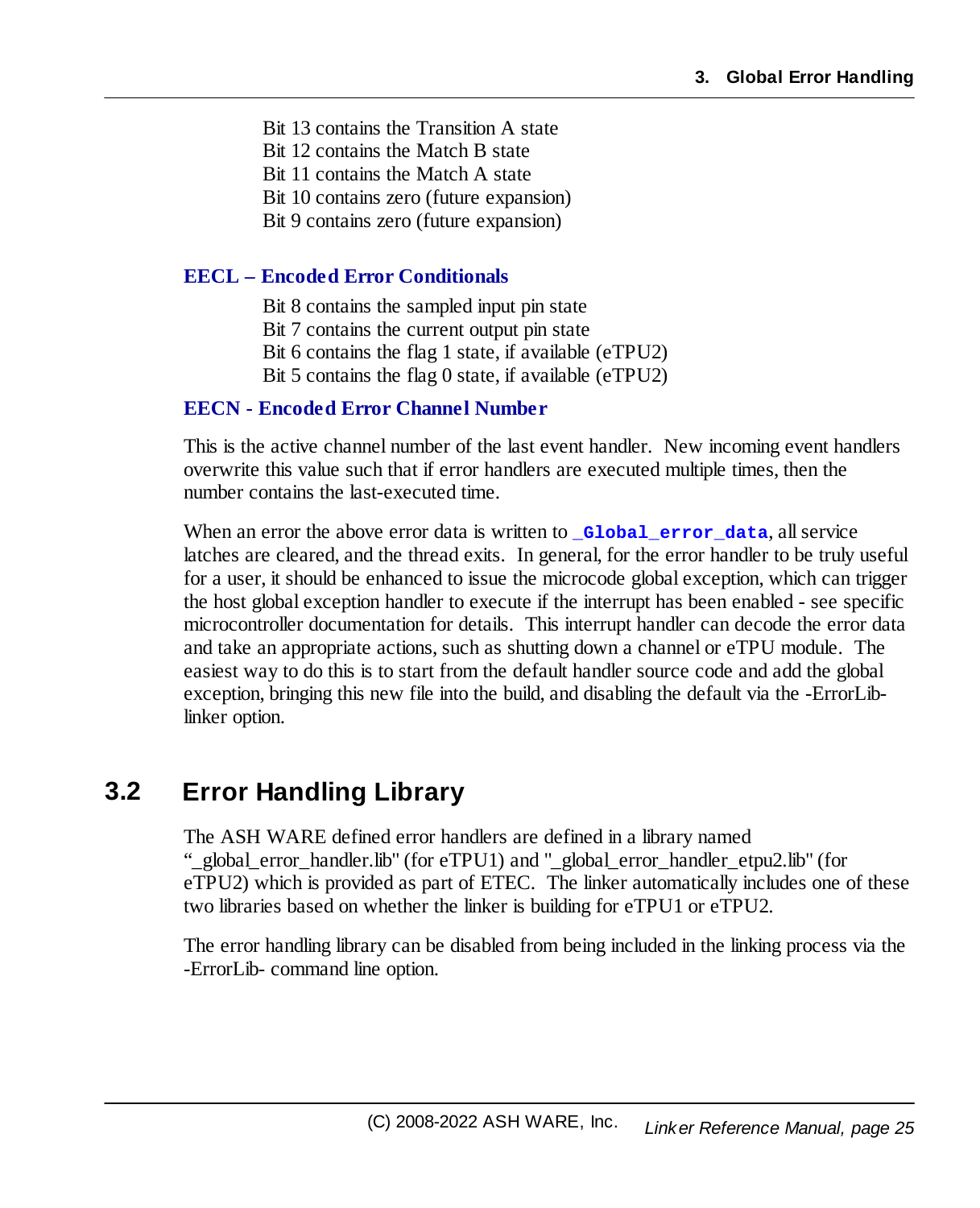### <span id="page-25-0"></span>**3.3 Invalid Entry Error Handling**

Threads get executed based on pointers found in the entry table. The entry table supports up to 32 functions but it is rare to actually use all 32 functions. The unused entries are considered to be invalid and in normal operation would never get accessed.

It is an error to access an unused function in the entry table. When possible, unused entries are filled with the following address.

```
_Error_handler_entry.
```
It is not always possible to fill unused entries with this address because unused portions of the entry table can be used to hold code. So this address is used where the entry table contains neither eTPU functions nor eTPU code.

# <span id="page-25-1"></span>**3.4 In the SCM OFF Weeds Error Handling**

The address space of the eTPU is 64K, but NXP generally only fills a very small portion of this code space with physical memory. For example, the very first MPC5554 version had only 12K of code memory. So what happens if, due to an error, the thread of execution should occur in the unused 52K of code space?

It is an error to execute from the unused portion of the SCM code memory and when this happens the actual opcode that gets executed is specified by the SCMDATAOFFR register. ETEC provides an SCMDATAOFFR register value (see the SCM\_OFF\_OPCODE #define in the auto-defines header section) that will cause the following error handler to execute.

```
_Error_handler_scm_off_weeds
```
Note that this error handler will only execute if the #define SCM\_OFF\_OPCODE <value> provided in the automatically-generated header file is used to program the ETPUSCMOFFDATAR register.

# <span id="page-25-2"></span>**3.5 In the FILL Weeds Error Handling**

Say you have 18K of available code memory but use only 15K. The remaining 3K of code memory is essentially spare capacity. So what happens if the thread of execution somehow moves to this extra 3K of code memory?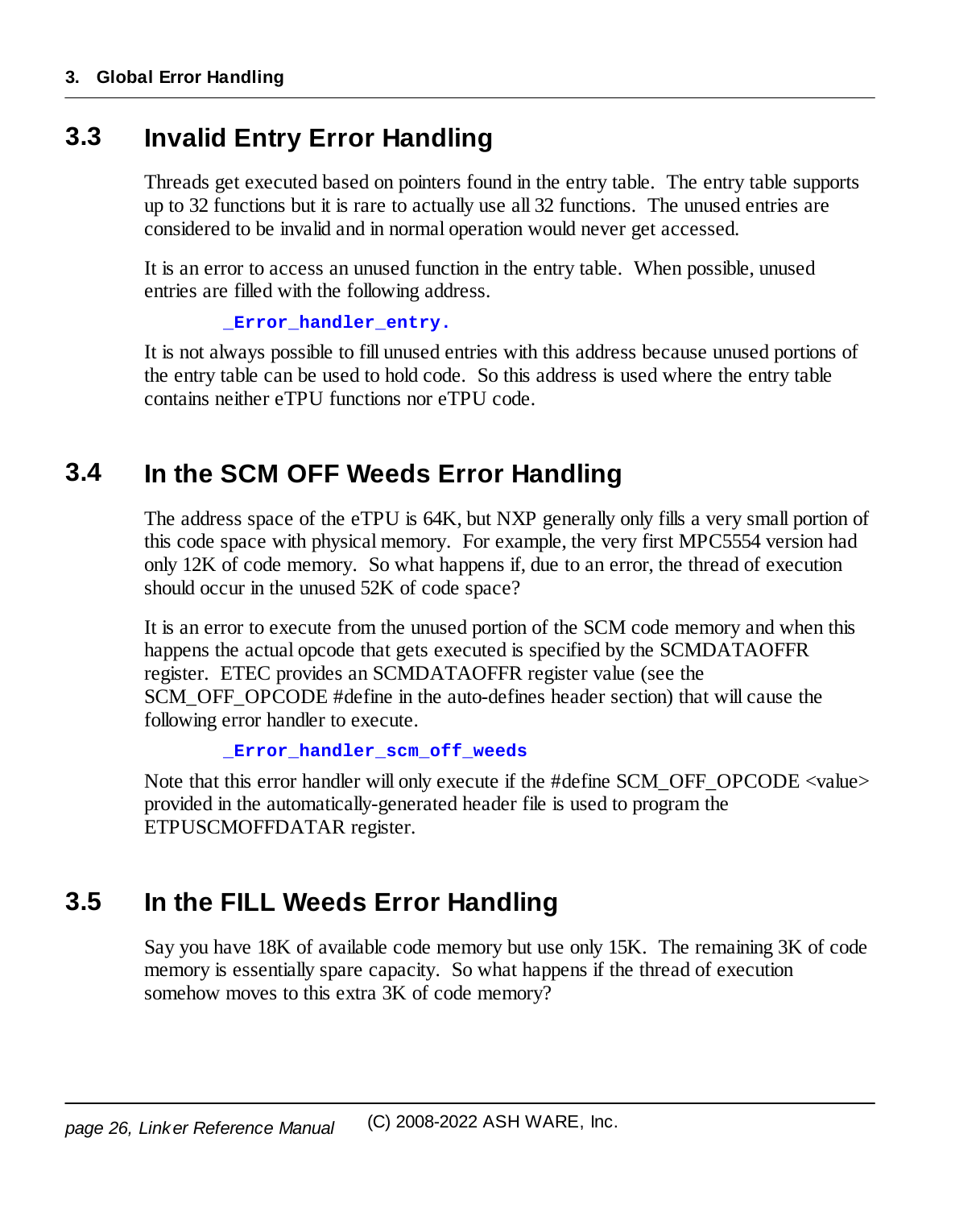It is an error to execute from this spare memory. ETEC defaults to filling this spare memory with a jump to the error handler listed below. Note that a jump is used instead of a callso that the user can possibly determine an address (based on the return address register, RAR) of any possible originating return that might have caused this code to get executed in the first place.

#### **\_Error\_handler\_fill\_weeds**

A related issue is the fill opcode specified on the command line. If a fill-opcode value is specified on the command line then this overrides the default fill opcode that ETEC would have used to jump to this error handler. It is therefore an error to both specify a fill opcode and to override this error hander, and in fact if a fill opcode is specified then ETEC will neither provide, nor allow, this error handler to exist.

### <span id="page-26-0"></span>**3.6 Unexpected Thread Error Handling**

Say you have a function that does not support an incoming link event. If a link does occur this is an error condition and should be made observable to the host software so that the problem does not remain undetected. The 'Unexpected Thread' error handler can be used both in ETEC mode and legacy mode 'C' as well to detect these types of unexpected errors. Note that no overhead is incurred using the methods described below. The address of the error handler is injected directly into the entry table.

In ETEC mode simply add the following to any unused entries.

```
< . . . >
5 | X | X | X | input=X | X | X | low | enable | ::_Error_handler_unexpected_thread
< . . . >
```
In Legacy mode call the Error handler unexpected thread as a fragment from any unused threads. For example, do the following for t

```
if( hsr==1 )
{
    // Call the error handler as if a fragment
    // The address will be injected
    // directly into the entry table
    // thereby incurring no overhead
    _Error_handler_unexpected_thread();
}
```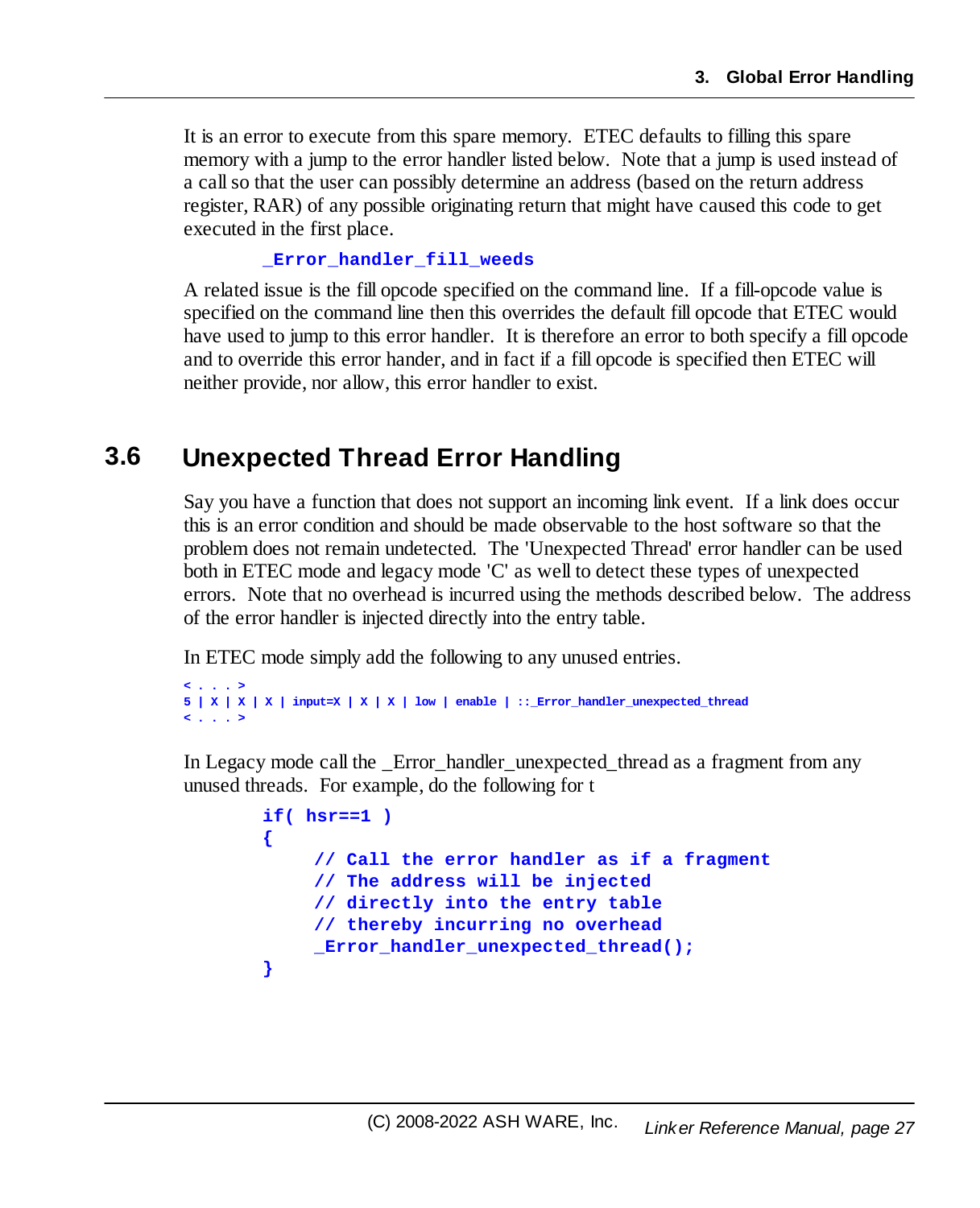In the assemble entry table place the unexpected thread error handler directly in the table as follows.

```
hsr | lsr | transitionB | transitionA | pin | flag1 | flag0 | load | matches |
1 | X | X | X | input=0 | X | 0 | low | enable |
::_Error_handler_unexpected_thread
```
### <span id="page-27-0"></span>**3.7 Extending the Error Handler**

It is possible to extend the custom error handler in assembly by adding assembly code that uses 'user-defined' error bits to extend the error library. Care must be taken to use error bits set aside for the user, and not those set aside for future extension.

Note that the existing error library is accessed by jumping to label

' Error handler save states'. When entering this location the P  $31$  0 register contains the error bits that the user wishes to set.

```
// File: UserErrorHandler.sta
// declare the external error handler data bit that will be
set
extern int32 _Global_error_data;
_Error_handler_user:
    // Set user-defined error bit 2
    // and leave it in p_31_24
    ram p 31 0 = Global error data;seq goto _Error_handler_save_states;;
    alu p 31 24 = p 31 24 | 0x1;; // Set user-defined
error 2
```
### <span id="page-27-1"></span>**3.8 Accessing the Error Handler**

It is possible to access the existing error handler library in both 'ETEC' as well as 'Legacy' mode.

To access the factory-supplied error handlers directly in either mode, they are called suchly

```
// Link service requests are not supported
// Make this error observable by calling a factory-defined
error handler
```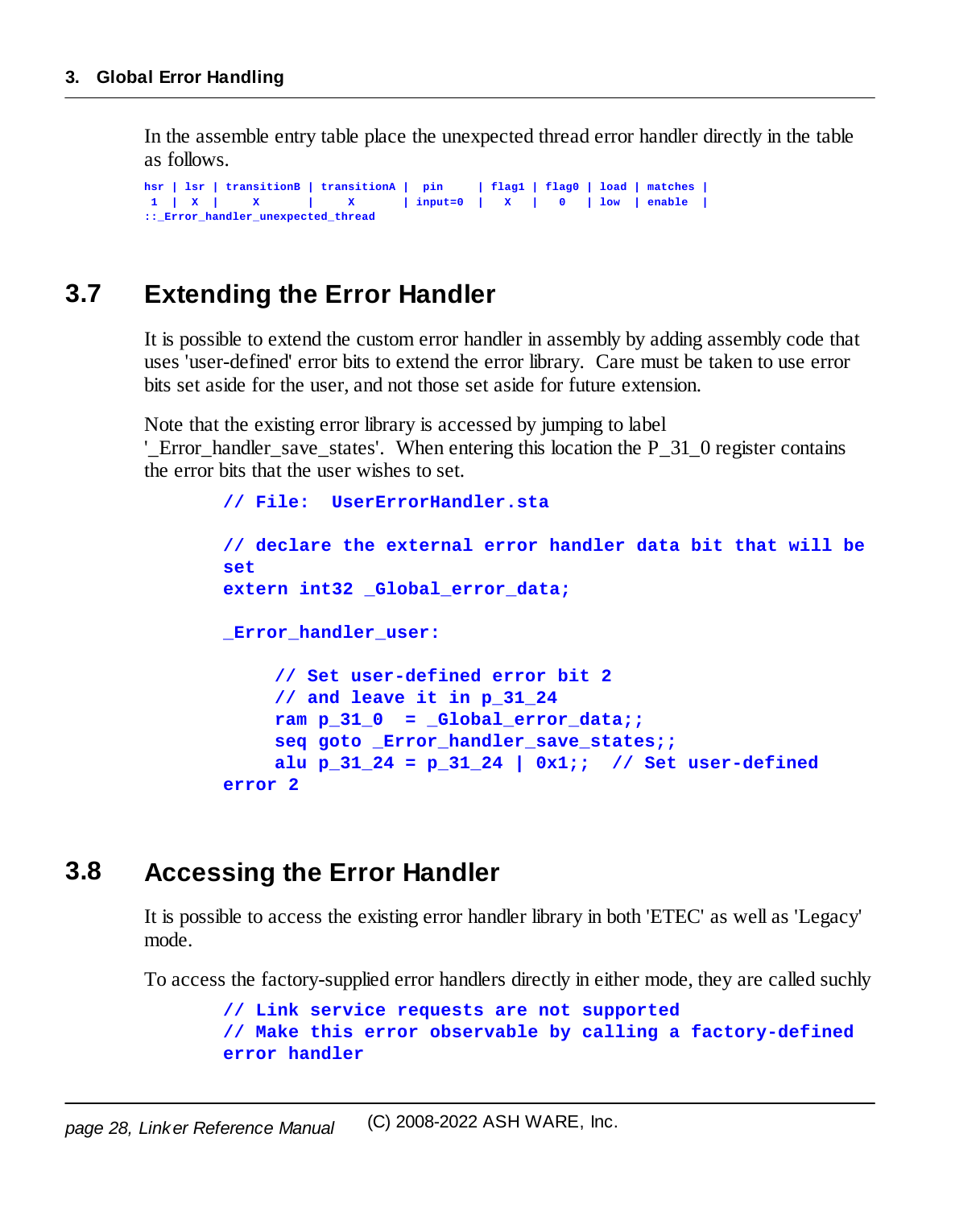```
if ( IsLinkServiceRequestEvent() )
{
    // Error Detected,
    // the ETEC global error handler in etpuc mode
    _Error_handler_entry();
}
```
Note that the three factory-defined error handlers are defined in factory-provided header file 'ETpu\_Lib' as follows

```
_eTPU_thread _Error_handler_entry(_eTPU_matches_enabled);
_eTPU_thread
Error handler scm off weeds( eTPU matches enabled);
_eTPU_thread
_Error_handler_fill_weeds(_eTPU_matches_enabled);
```
To access a user-defined error handler from 'C' that was written in assembly, the error handler must be declared as a fragment as follows.

```
_eTPU_thread _Error_handler_user(_eTPU_matches_enabled);
```
In ETEC mode these factory-defined and user-defined error handlers can also be directly injected into the event vector table as follows.

```
DEFINE_ENTRY_TABLE(TestClass, TestClass, standard,
inputpin, autocfsr)
{
    // HSR LSR M1 M2 PIN F0 F1 vector
    ETPU_VECTOR1(1, x, x, x, 0, 0, x,
Error handler user),
          <... SNIP ...>
    ETPU_VECTOR1(5, x, x, x, x, x, x,
_Error_handler_user ),
    ETPU_VECTOR1(6, x, x, x, x, x, x,
_Error_handler_entry ),
    ETPU_VECTOR1(7, x, x, x, x, x, x, MyThread),
    ETPU_VECTOR1(0, 1, 1, 1, x, 0, x,
Error handler user),
          <... SNIP ...>
    ETPU_VECTOR1(0, 1, 1, 0, x, 1, x,
Error handler user),
};
```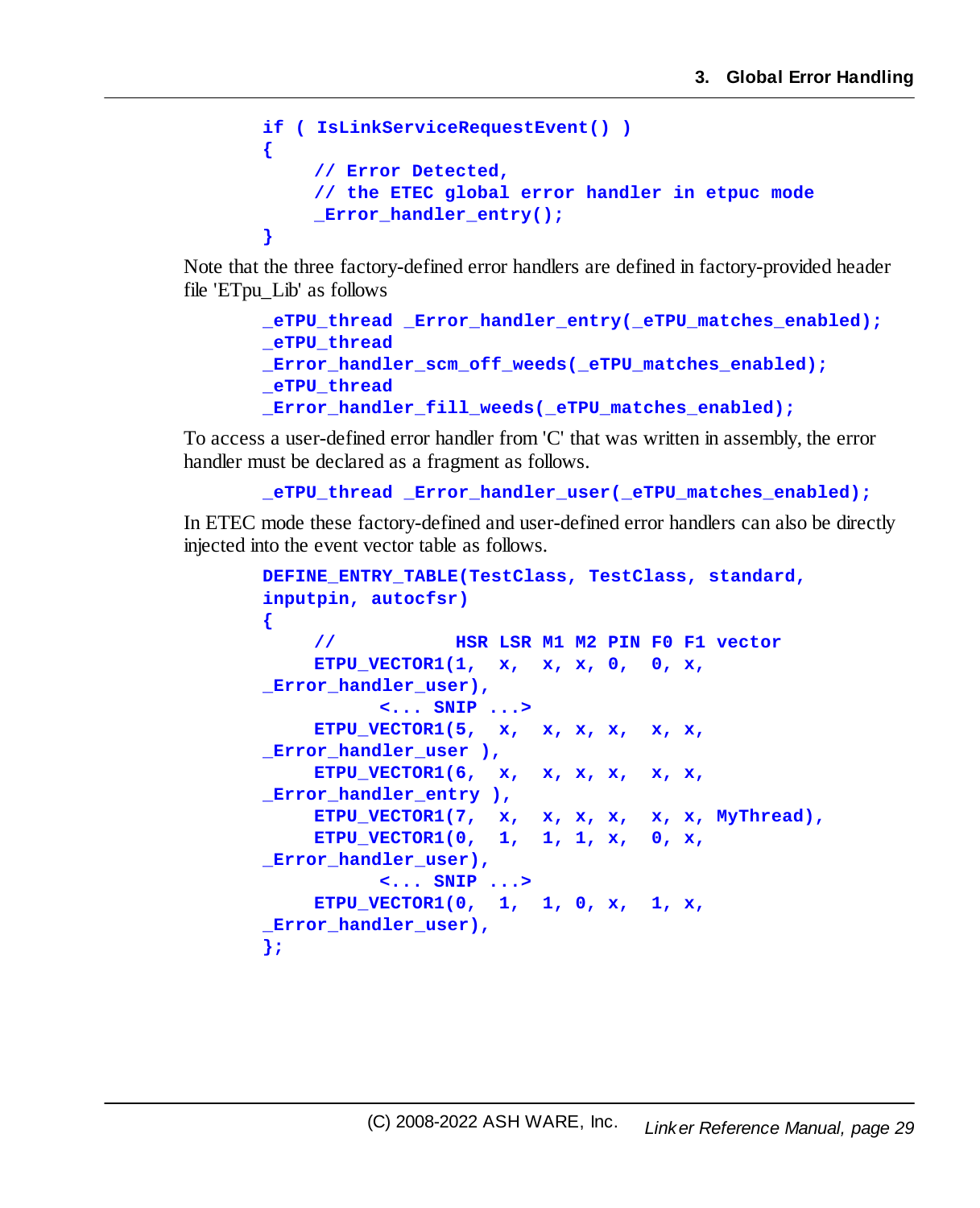## <span id="page-29-0"></span>**3.9 Creating a User-Defined Error Handler**

A user defined error handler can be defined using a fragment. Use of a fragment is an efficient method because a fragment reduces (and in this case eliminates) the call/return overhead. From within the thread, simply call the fragment as follows.

```
// Declare the global error handler as a fragment
// to eliminate the call/return overhead
_eTPU_fragment Global_Error_Func()
{
    int l_error = chan;
    if (LinkServiceRequest == 1) l_error+=0x0100;
    if (MatchALatch == 1) l_error+=0x0200;
    if (MatchBLatch == 1) l_error+=0x0400;
    if (TransitionALatch == 1) l_error+=0x0800;
    if (TransitionBLatch == 1) l_error+=0x1000;
    Global_Error = l_error;
    ClearAllLatches();
}
// Legacy mode function that accesses the user-defined
error handler
if ( IsLinkServiceRequestEvent() )
{
    // Test accessing
    // a user error handler in etpuc mode
    Global Error Func();
}
```
In ETEC mode, a user-defined global error handler is declared as a thread, then inserted directly into the event vector table as follows.

```
// Get a pointer to the global error handler data
extern int _Global_error_data;
_eTPU_thread MyGlobalErrorHandler(_eTPU_matches_enabled)
{
    // Set bit 22, this is user-defined error #2
    _Global_error_data |= (1<<22);
}
// Set one or more invalid entries to point the the user-
defined error handler
```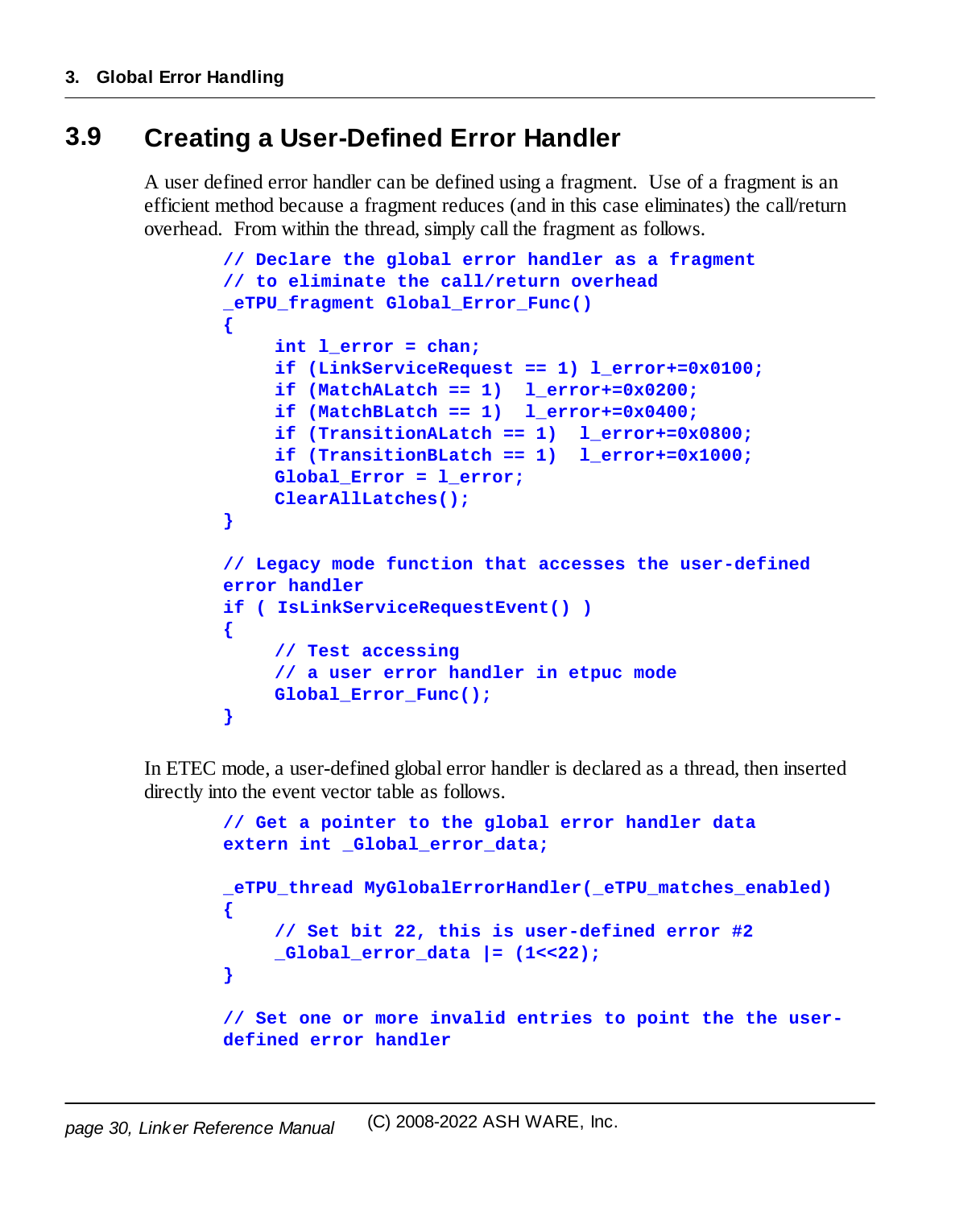```
DEFINE_ENTRY_TABLE(TestClass, TestClass, standard,
inputpin, autocfsr)
{
    // HSR LSR M1 M2 PIN F0 F1 vector
          <... SNIP ...>
    ETPU_VECTOR1(0, 1, 1, 1, x, 0, x,
MyGlobalErrorHandler),
          <... SNIP ...>
};
```
The other way to create a custom handler is to disable import of the default with the - ErrorLib- linker option, but include in the link error handling code that declares the 3 key labels: \_Error\_handler\_entry, \_Error\_handler\_scm\_off\_weeds, and \_Error\_handler\_fill\_weeds.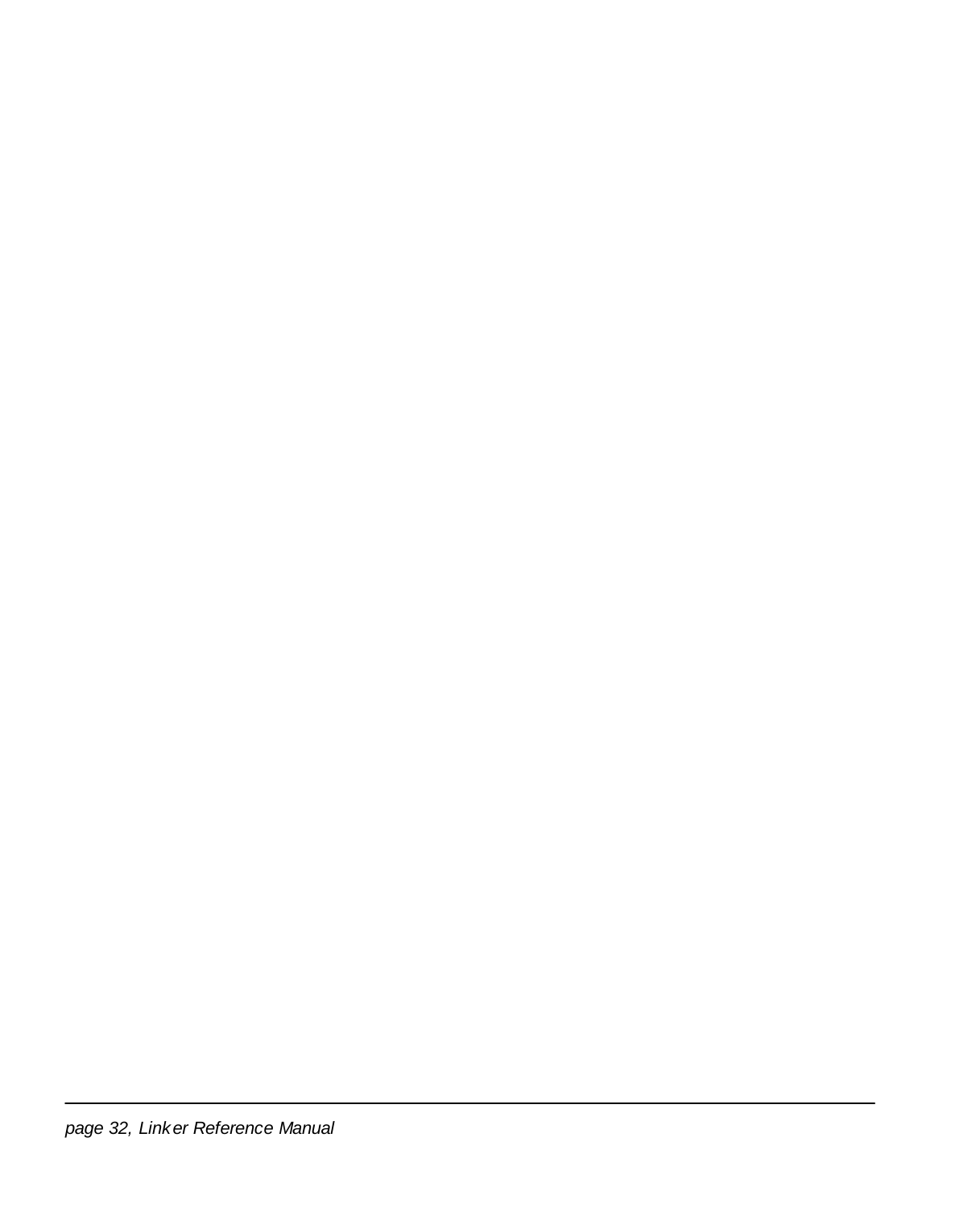# **4 Entry Table**

<span id="page-32-0"></span>This section covers the entry table.

### <span id="page-32-1"></span>**4.1 Entry Table Base Address assignment**

There is a command line argument for specifying the entry table base address. The eTPU architecture forces the entry table base address to be on a 2K boundary. Additionally, the entire entry table must be located within the boundaries of the amount of code actually populated in the eTPU derivate.

## <span id="page-32-2"></span>**4.2 CFSR Assignment**

Each entry table is assigned a CFSR register value. Although this can be done by the user in the compiler and assembler, it is generally preferable to allow the linker to assign CFSR values.

This section describes how un-assigned CFSR values are assigned. Although this section might seem interesting, especially to those who enjoyed the math portion of the SAT, specifics of this algorithm should not be counted on by the user. In fact, ASH WARE reserves the right to change this algorithm with future linker releases. Use the auto-defines capability to determine which CFSR value the linker has actually assigned to each entry table.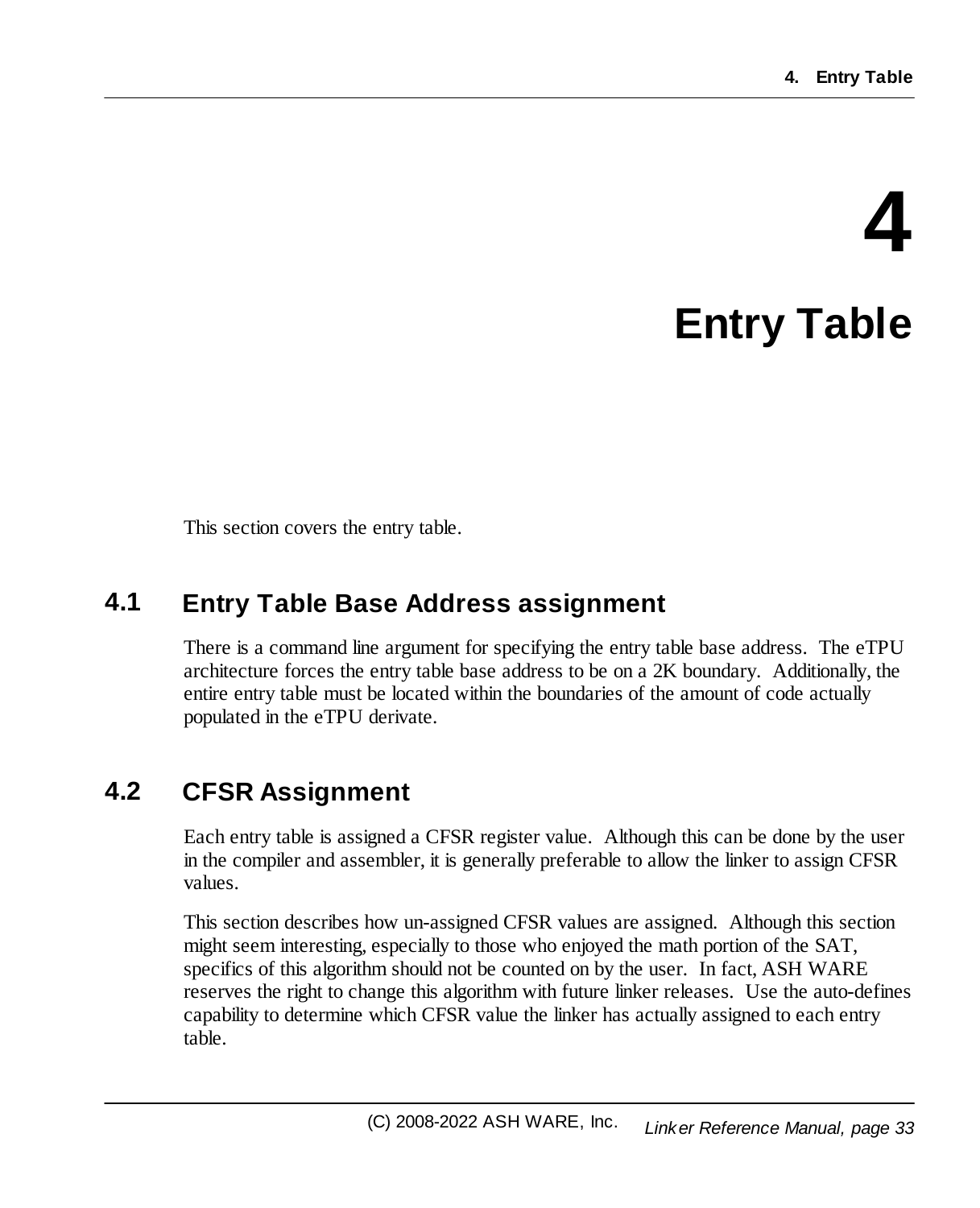The linker assigns un-assigned CFSR values using the algorithms described here. The specific algorithm used depends on whether or not the entry table base address is at address zero (the default) and if there are any user-assigned CFSR values. The intent of this algorithm is to reduce the number and size of gaps in the entry table, thereby improving the code packing efficiency.

If the entry table is located at address zero and there are no user-assigned CFSR values then CFSR assignment begins with zero, and continues with progressively higher numbered values.

If the entry table is NOT located at zero and there are no user-assigned CFSR values then assignment begins with 31, and continues with progressively lower numbered values.

If the entry table is located at address zero but there are user-assigned CFSR values, then the linker assigns CFSR values starting with the highest numbered value, and assigns progressively lower numbered values until zero is reached. Then progressively higher numbered values are assigned

If the entry table is NOT located at zero and there ARE user-assigned CFSR values, then CFSR values assignment begins with the lowest user-assigned CFSR value and continues upwards to 31. Then progressively lower numbered values are assigned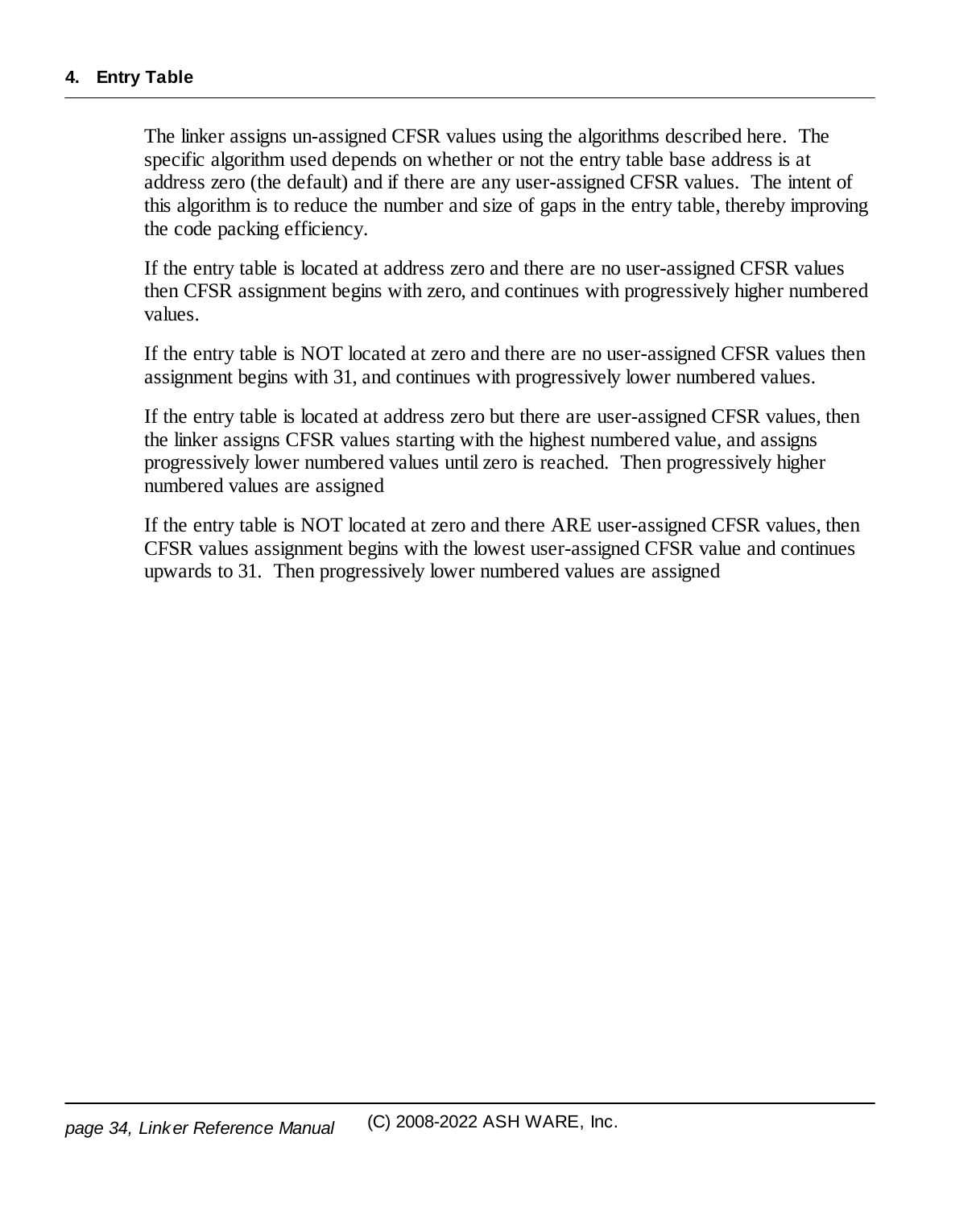# **5**

# <span id="page-34-0"></span>**System Configuration Analyses**

A system configuration file supports advanced analyses of the generated eTPU code in an actual system. System parameters such as system clock speed, channel priorities, and channel assigned functions are specified. Results are displayed in the analyses. file.

# <span id="page-34-1"></span>**5.1 System Configuration File**

The system configuration file is a text file that the user edits to specify the system configuration. The linker uses the information contained in this file along with the functional parameters in the code to determine things such as Worst Case Latency for a channel.

The file is specified on the command line using the -sysConfig=<FileName>.

The format is line based which each line may contain a single setting, or acomment.

#### **Ram Collision Rate**

**<PERCENT> RCR**

The ram collision rate is specified by the collision rate, in percent (0 to 100.)

#### **Clock Frequency**

**<FREQUENCY> mhz**

System clock frequency in megahertz.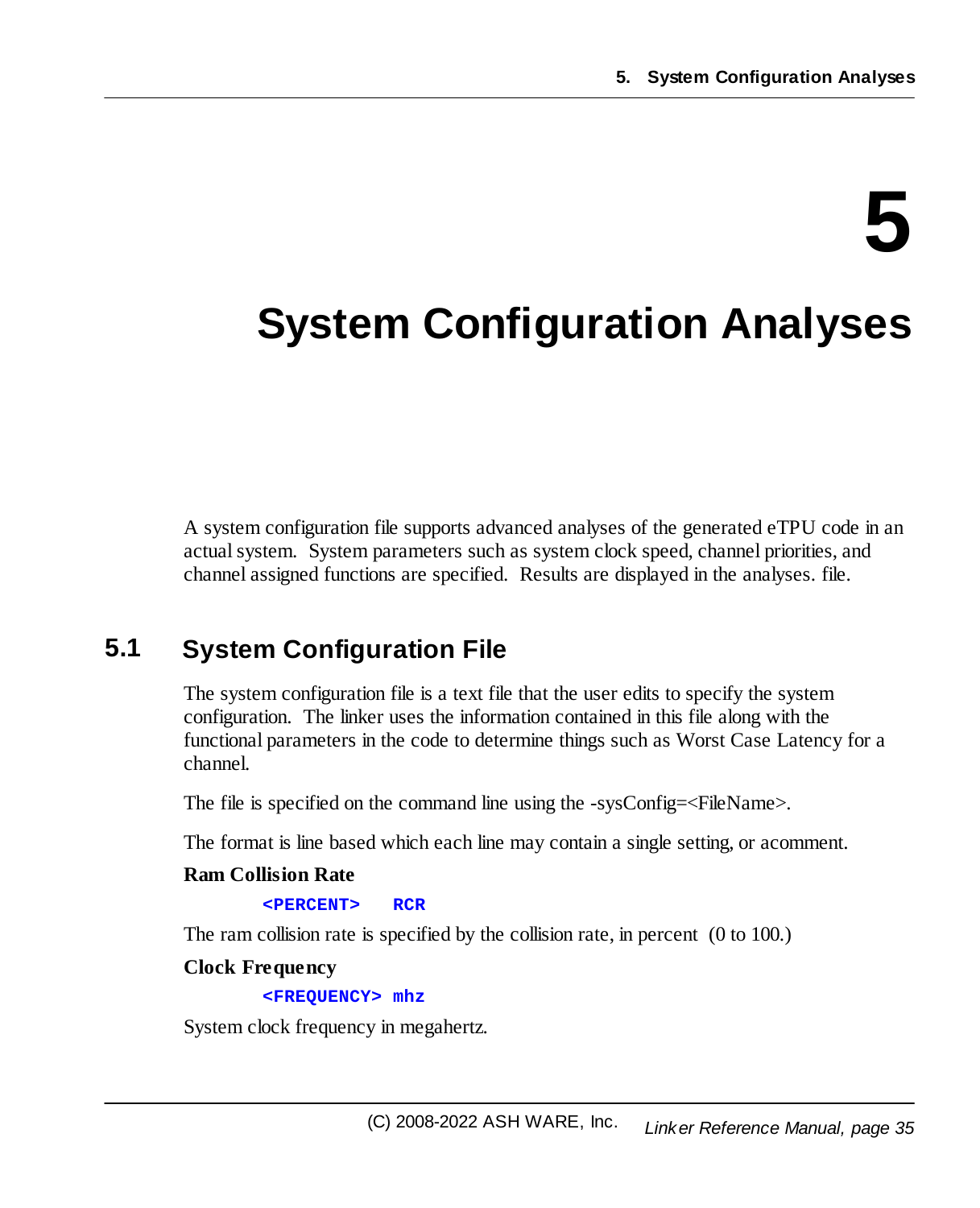#### **Processor Family**

#### **<PROCESSOR FAMILY>**

Processor family. Valid values are MCF (Coldfire,) MPC (NXP Power Architecture,) or SPC (STMicro Power Architecture.) Note that the NXP and STMicro power architectures both take two system clocks to execute one eTPU instruction. In the Coldfire architecture each eTPU instruction takes four system clocks to execute, OUCH!

#### **Channel Configuration**

#### **<Engine> <CHANNEL> <FUNCTION> <PRIORITY> <MAX\_WCTL>**

ENGINE is the engine of the channel being specified, valid values are A and B.

CHANNEL is the channel number being specified, valid range is 0 to 31.

FUNCTION is the name of the eTPU Function for legacy style code or the name of the eTPU Class for ETEC style code.

PRIORITY is the priority assigned to that channel. Valid values are 'high;, 'middle' and 'low'.

MAX WCTL is an optional parameter that specifies that maximum allowed Worst Case Thread Length (WCTL) in micro-seconds. The link will fail if the calculated WCTL exceeds this specified maximum.

#### **Comments**

**// This is an example C style comment**

Comment lines using a leading double slashes. Empty lines are also treated as comments.

#### **Example System Configuration File**

The following is an example of a system configuration file.

```
25 RCR // RAM collision rate (percent)
133 mhz // System clock frequency
MPC // NXP Power Architecture
// - In engine A, the LOW priority is longer than the
MIDDLE
// So latency is 1 low + 1 high (shorter MIDDLE not
used)
// Engine Channel Function Priority MaxWCL
(microseconds)
    A, 3, UART, high, 0.95
    A, 4, PWM, middle,
    A, 5, PWM, low,
```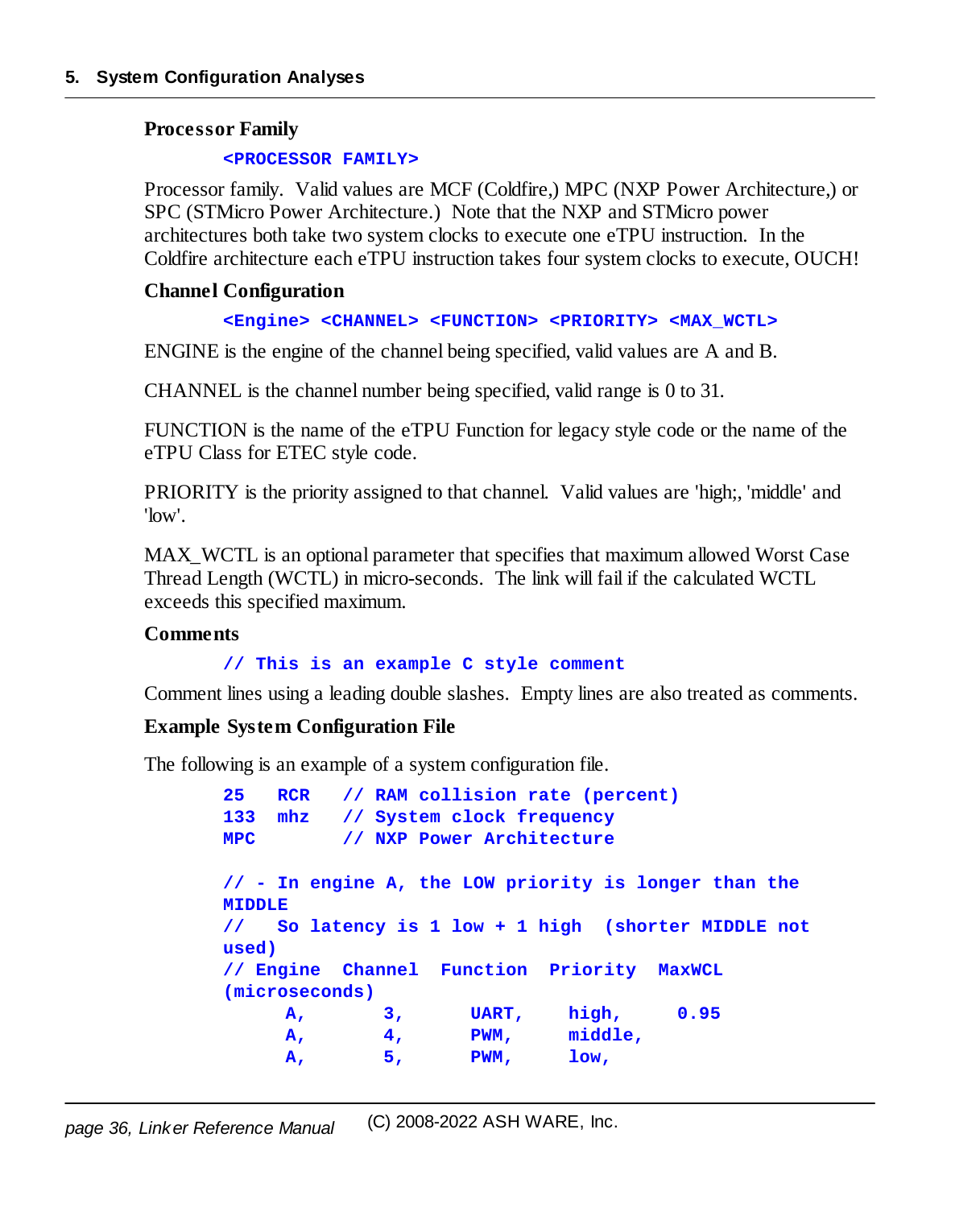```
// - In engine A, the LOW priority is longer than the
MIDDLE
// So latency is 1 low + 1 high (shorter MIDDLE not
used)
// Engine Channel Function Priority MaxWCL
(microseconds)
    B, 3, QOM, high, 1.40
    B, 4, UART, middle,
    B, 5, UART, low,
```
The linker generates the following information in the analyses file based on the System Configuration file listed above.

#### **Worst Case Latency**

| Channel/Function          | Priority | WCTL*                 | Max<br>WCL | <b>Actual WCL</b>                |
|---------------------------|----------|-----------------------|------------|----------------------------------|
| Engine A, Channel 3, UART | High     | $0.56$ us<br>(30, 14) | $0.95$ us  | $0.86$ us<br>(45,20)             |
| Engine A, Channel 4, PWM  | Middle   | $0.30$ us<br>(15,6)   |            | $1.97$ us<br>(105, 48)           |
| Engine A, Channel 5, PWM  | Low      | $0.30$ us<br>(15,6)   |            | 3.64 $\,\mathrm{us}$<br>(195,90) |
| Engine B, Channel 3, QOM  | High     | 10.76 us<br>(43,17)   | $1.40$ us  | $1.32$ us<br>(73,31)             |
| Engine B, Channel 4, UART | Middle   | $0.56$ us<br>(30, 14) |            | $2.85$ us<br>(159, 65)           |
| Engine B, Channel 5, UART | Low      | $0.56$ us<br>(30, 14) |            | $5.14$ us<br>(288, 116)          |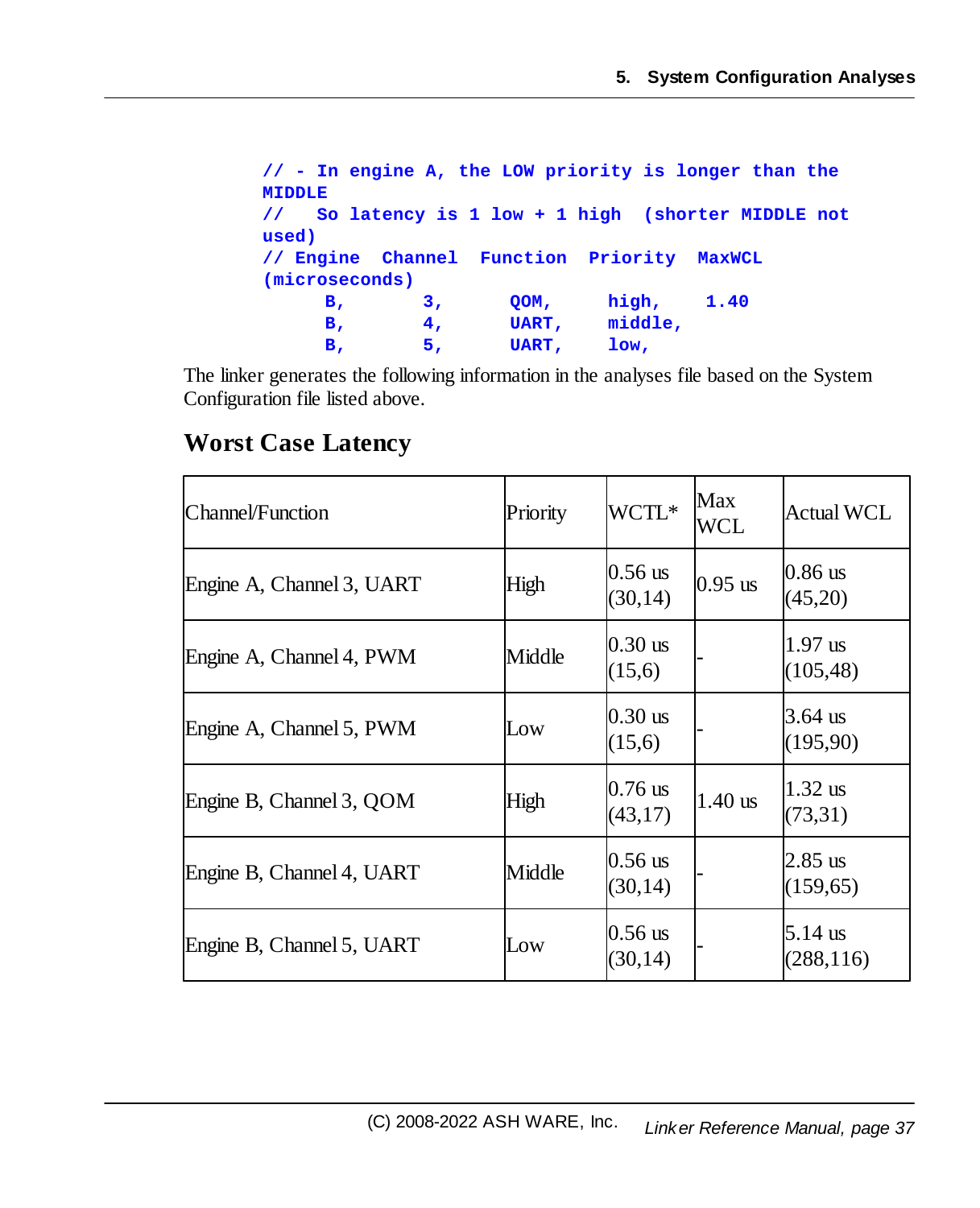Note: WCTL (Worst Case Thread Length) includes the Steps, RAM's, TST's (Time Slot Transitions) and TST-RAM's with RCR (RAM Collision Rate) factored in. The two numbers in parantheses are the instruction-steps and the RAM's

Configuration

- ·System clock frequency: 133 MHz
- ·Ram Collision Rate (RCR): 25%
- $\bullet$ Processor family: 'NXP Power Architecture'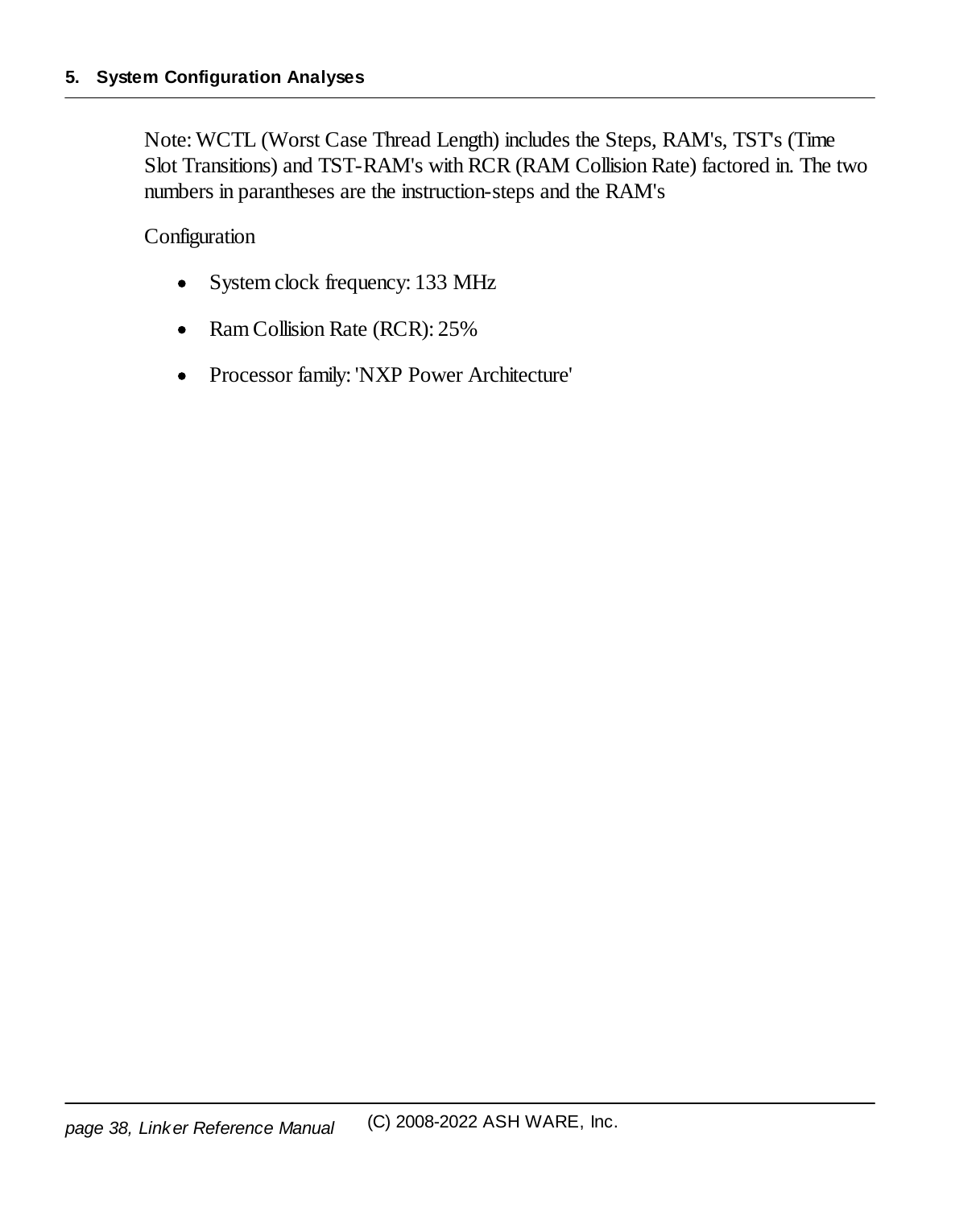# **6**

# <span id="page-38-0"></span>**Channel Hardware Instruction Packing**

This section describes the most important improvement of this tools suite over other options and the capabilities described are the primary motivating factor behind the development of this compiler (that and income of course.) Consider the following sub-instructions.

```
chan clear MatchRecognitionLatchA;;
chan matchA = ertA, set MatchEnableLatchA;;
```
It turns out that the parallel nature of the eTPU's instruction set allows these subinstructions to be packed into a single opcode. But it is also possible that these subinstructions could be placed into separate opcodes and the trouble is that the eTPU's channel hardware behavior is vastly different depending on which way the optimizer packs these sub-instructions. The combination of lack of control and lack of documentation has driven this author into a state of apoplectic perdition for the last several years.

ETEC addresses this issue in two ways, one is really good (user-control), and one is, well, kinda good (Convention Documentation.) These are described in the following two sections.

# <span id="page-38-1"></span>**6.1 Channel Hardware Sub-Instruction Packing Convention**

The channel hardware sub-instruction packing convention documented in this section is the default for the ETEC compiler. This packing convention is based on ASH WARE's understanding of the legacy compiler.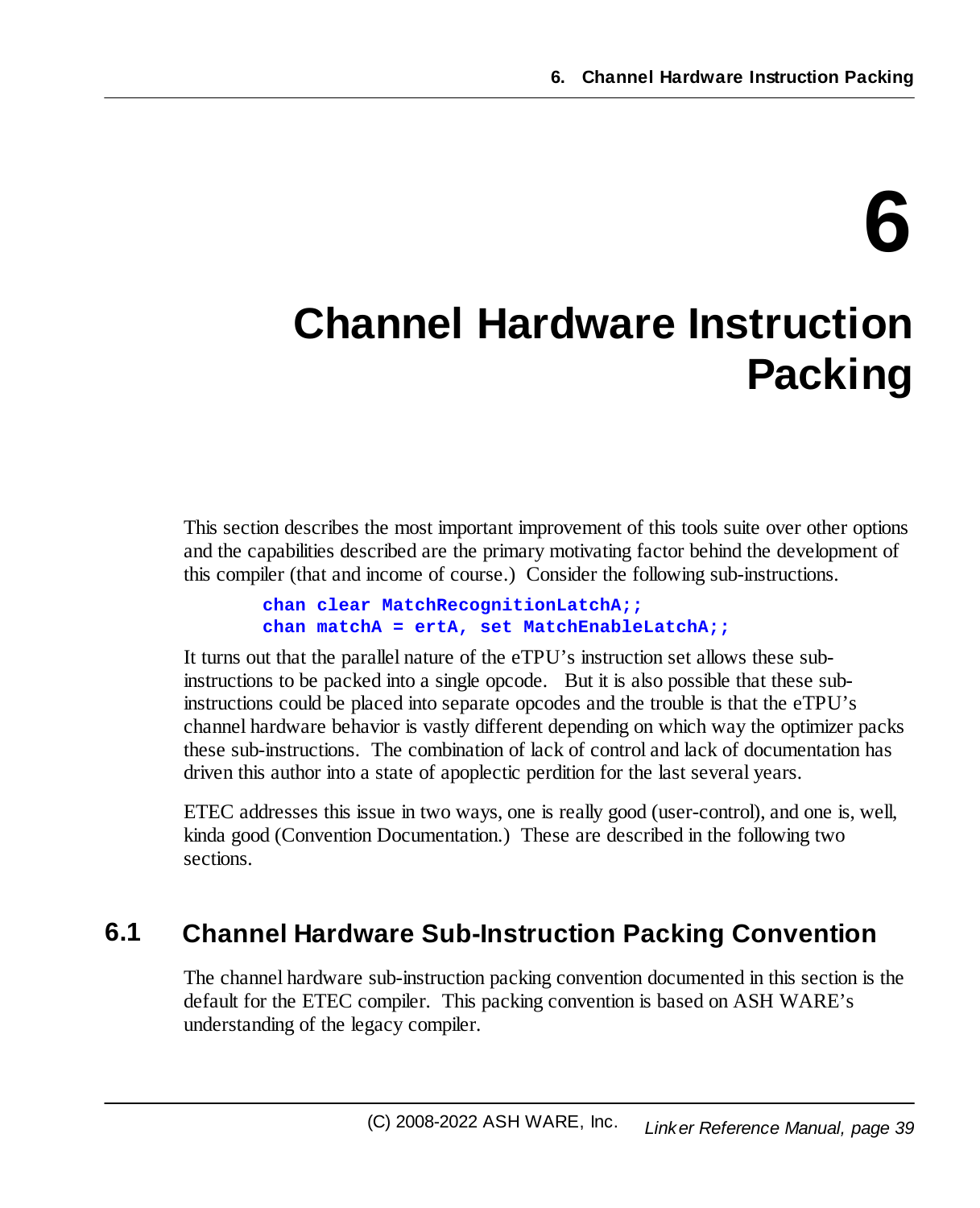The legacy compiler packed channel hardware sub-instructions based on an (apparently) un-documented convention. That is to say, the packing scheme was (apparently) not documented, but the convention would (presumably) stay the same from one release to the next such that code that functioned in a particular way in one release would retain that same functionality if built using a different compiler release.

The ETEC packing convention can be disabled using the #pragma no\_packing\_convention and, in fact, the author recommends disabling the packing convention and instead explicitly specifying the packing constraints as described in section 5.1, "Sub-Instruction Packing Control." Explicitly specifying the packing constraints both reduces code size and increases your own understanding of the quality-critical issues associated with channel hardware sub-instruction ordering.

Channel sub-instructions that are located adjacently in source code are packed together. This definition is ambiguous, and requires further description. To see that the definition is ambiguous, consider the following three sub-instructions.

```
Sub Instruction A;;
Sub Instruction B;;
Sub Instruction C;;
```
Consider the case where A, B, and C cannot fit into a single opcode, but A and B can fit together, and B and C can fit together as well. Either of the following two packing combinations satisf the over-simplified packing convention as described up to this point.

```
Opcode 1: Sub Instruction A + Sub Instruction B;;
Opcode 2: Sub Instruction C;;
```
Or, …

**Opcode 1: Sub Instruction A;; Opcode 2: Sub Instruction B + Sub Instruction C;;**

Therefore, the packing definition is ambiguous and requires further description.

Starting from the top of the source code (lowest line number) and working towards the bottom of the file, channel hardware sub-instructions are packed into opcodes. When a sub-instruction is encountered that will not fit into the opcode being packed, then a new opcode is generated and newly-encountered sub-instructions are packed into this newlygenerated opcode.

This packing convention only applies to channel hardware sub-instructions and only to those sub instructions with ordering dependencies. The following sub-instruction fields are specifically excluded: FLC and CIRC.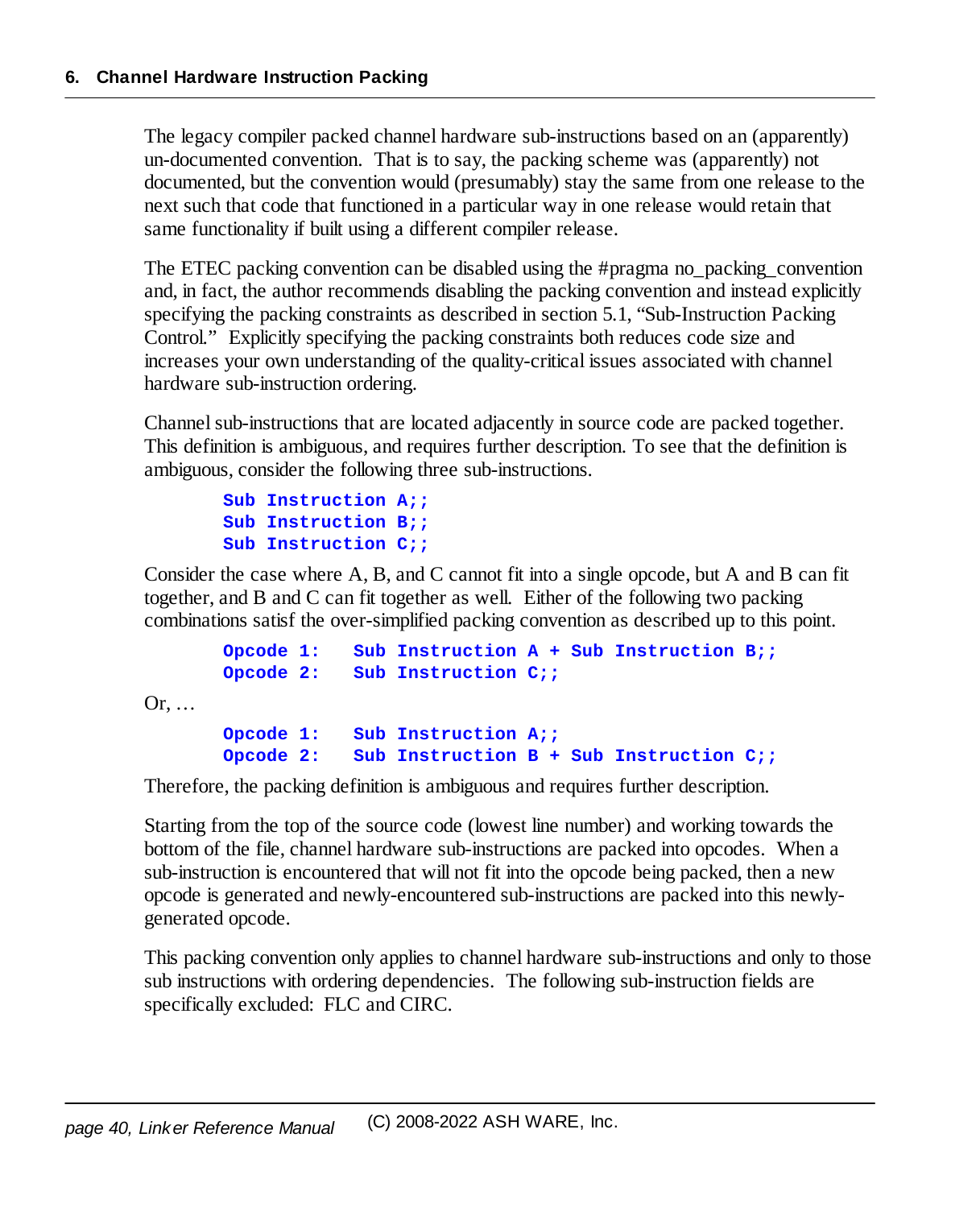These packed opcodes may experience some movement (to reduce code size) but in all cases the movement will not result in any functional variation except as noted elsewhere in the documentation.

With this fully-defined description, ONLY the following packing order can occur.

```
Opcode 1: Sub Instruction A + Sub Instruction B;;
Opcode 2: Sub Instruction C;;
```
To summarize, the key points presented in this section are as follows:

- · For optimal quality, reduced code size, and full understanding of your code's behavior, it is best to disable the packing convention described in this section, and instead fully specify the packing order as described in the section 5.1, "Sub-Instruction Packing Control."
- · The packing convention defined in this section has been adopted to maximize backward compatibility with the legacy compiler. The author recommends not relying on the legacy packing convention.
- · The legacy packing convention applies ONLY to channel hardware subinstructions.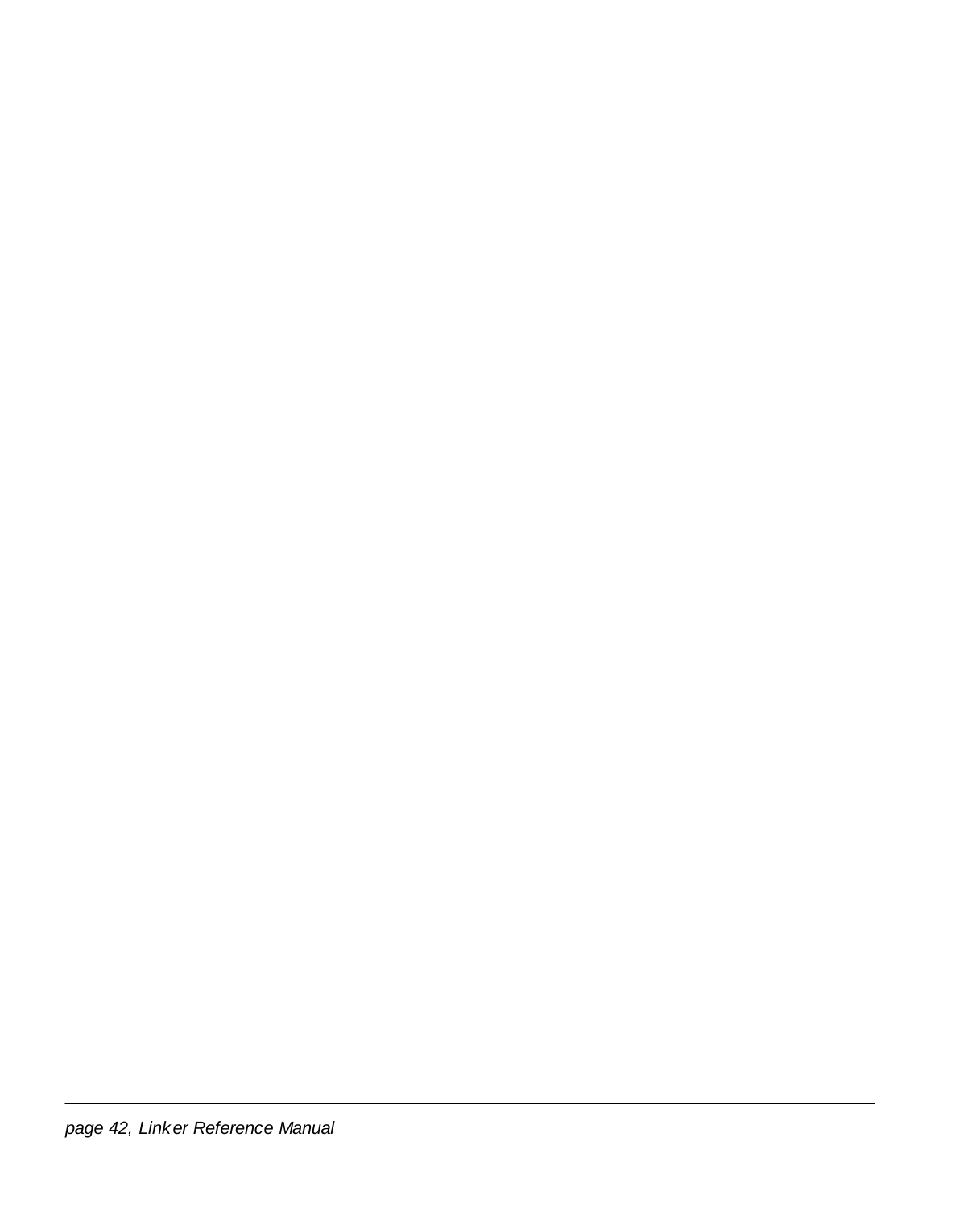**7**

# <span id="page-42-0"></span>**Channel HW Sub-Instruction Re-Ordering**

The CIRC field is considered to be independent of all other channel hardware fields. It can be re-ordered with no restrictions. It is restricted relative to RAM operations though. It cannot pass any RAM operations. Once in the same instruction as a RAM, it cannot be re-ordered.

The FLC field has no re-ordering restrictions whatsoever.

The LSR field has no re-ordering restrictions whatsoever. (It is tied to the TST channel, not the channel register)

MRL and ERW form "blocks" relative to the following fields; OPAC, IPAC, TDL, TBS, PSC, PSCS, MRLE, PDCM, PDCM, and MTD. If MRL and ERW are upstream, then they cannot join with these fields. Conversely, if these fields are upstream then they CAN join with these fields.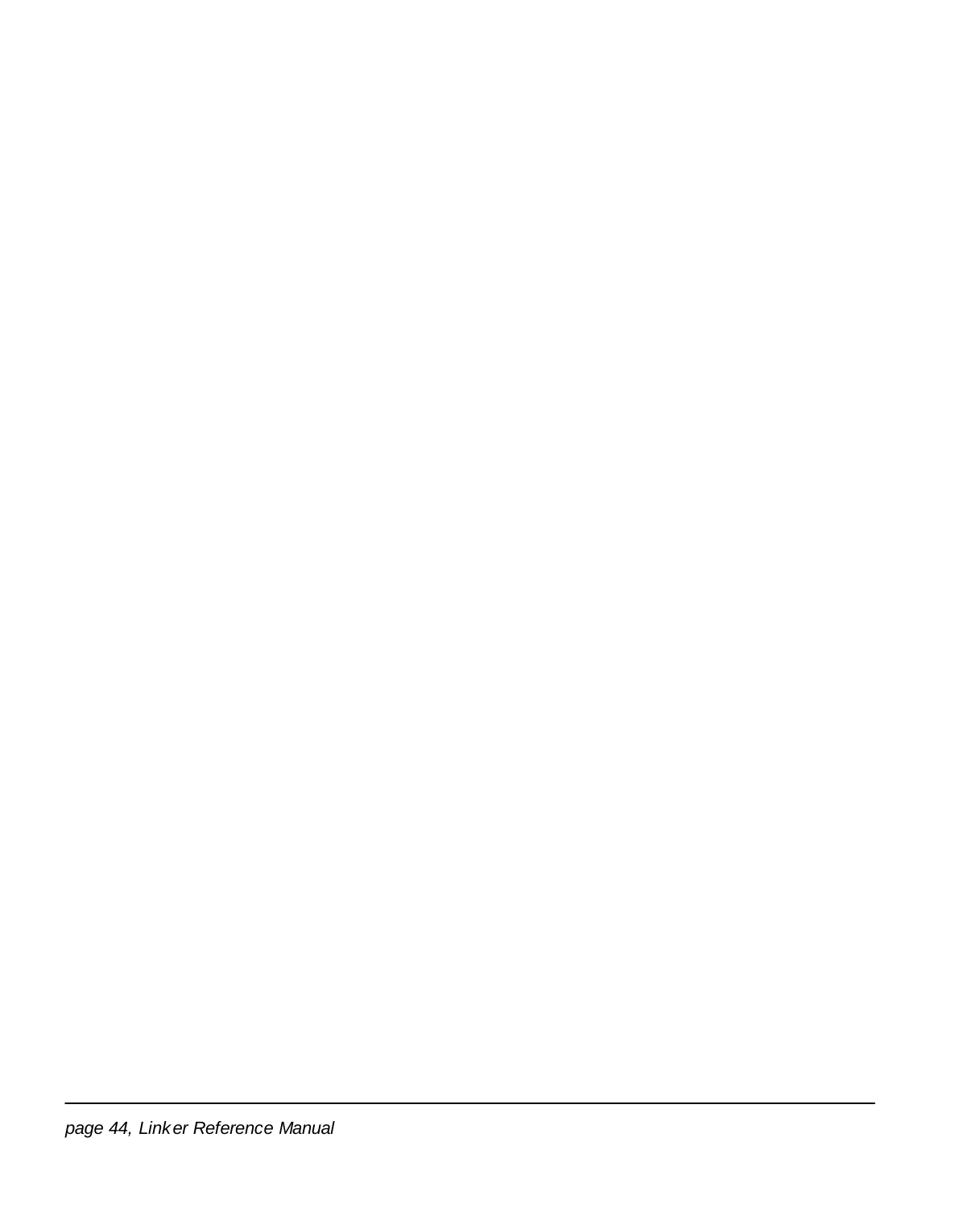# **8**

# <span id="page-44-0"></span>**Linking Legacy (.COD) Code**

ETEC supports linking existing legacy mode eTPU code (.COD) along with object files generated by the ETEC tools chain (assembly and "C" source.) This capability allows users to migrate to the ETEC tools suite in a gradual manner.

# <span id="page-44-1"></span>**8.1 Legacy Global Memory Allocation**

Global memory is normally associated with global variables but the legacy compiler also uses global memory to store values across function calls, to pass function call variables, and for dynamic local variables that overflow the register set.

The issue (unfortunately) is that there is no reliable way of determining the amount of global memory that is used by the legacy compiler, and ETEC (unfortunately) requires that you pass this value to the ETEC linker via the command line (-ImpData). In fact, global memory allocation is even more complicated than that in some cases because at times a .COD compilation also uses high global memory just below address 0x400, typically for temporary storage. When this split global locating occurs in the .COD file to imported, the *lower* bound of this upper section of data must also be specified (-ImpDataEnd). This allows ETEC to safely locate its global variables from ETEC-compiled object files into the empty range. See the command line options section for a description of how to specify the amount of global memory to allocate for legacy compiler generated (.COD) code.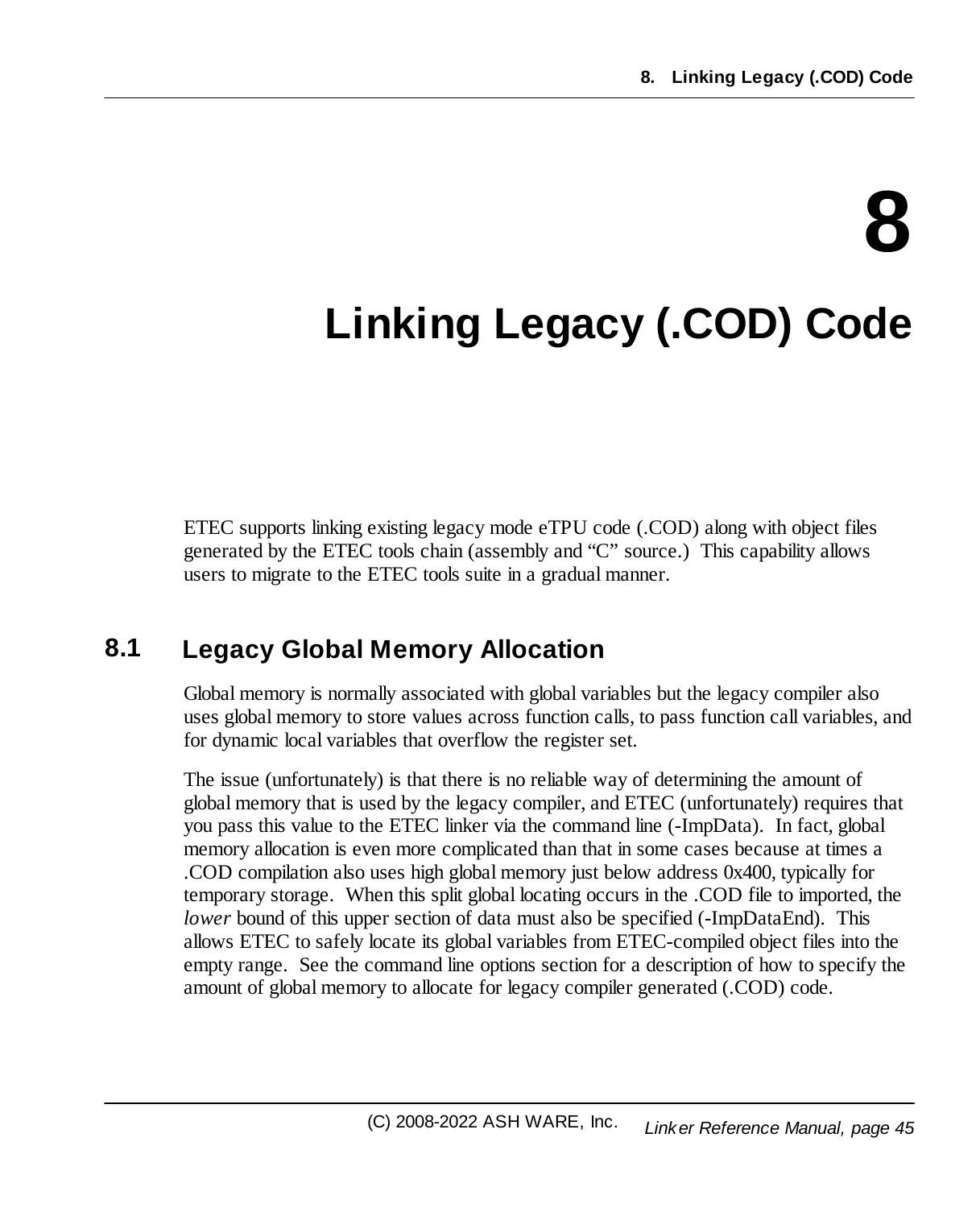## <span id="page-45-0"></span>**8.2 Disabling optimization on legacy code**

Optimizations on legacy code default to enabled. When enabled the entry table will likely change to adjust address pointers to the size-reduced code and to optimize preloads. Opcodes may change some due to optimization, though unchanged opcodes will have a bias toward retention of their original packing.

Optimizations for the imported legacy code (.COD) can be disabled, see the command line options for a description of how this is done. With optimizations disabled the entry table and executable portions of the code image remain unchanged, though any "dead space" between the entry table and code will use the ETEC fill algorithm.

The ETEC optimizer makes assumptions about code behavior and certain legacy-compiler features may violate these assumptions such that the ETEC optimizer should not be enabled legacy-compiler generated code. The following is a list of the known features

> Register allocation to global or static variables. (The ETEC optimizer assumes that registers need not retain their value across threads.)

# <span id="page-45-1"></span>**8.3 Legacy Code Limitations**

The following restrictions apply to the legacy compiler generated code.

- The entry table must be located at address zero (the normal default)
- \* Only COD compiler versions (TBD) are supported.
- \* Enabling of optimizations for legacy-generated code may invalidate any legacy auto-generated code.
- \* The .COD's fill opcode is ignored and the ETEC fill algorithm is used instead.

# <span id="page-45-2"></span>**8.4 Legacy Restrictions on ETEC**

Linking with legacy compiler generated code places some restrictions on the ETEC generated code that can be linked.

- The entry table must be located at address zero
- \* ETEC-generated code cannot specify a function number that is used by the legacy-compiler generated code.
- \* There must be a gap between the end of the legacy generated entry table and the start of legacy-generated code into which the ETEC-generated entry table gets placed (TBD: Can we relocate the BC-generated code??)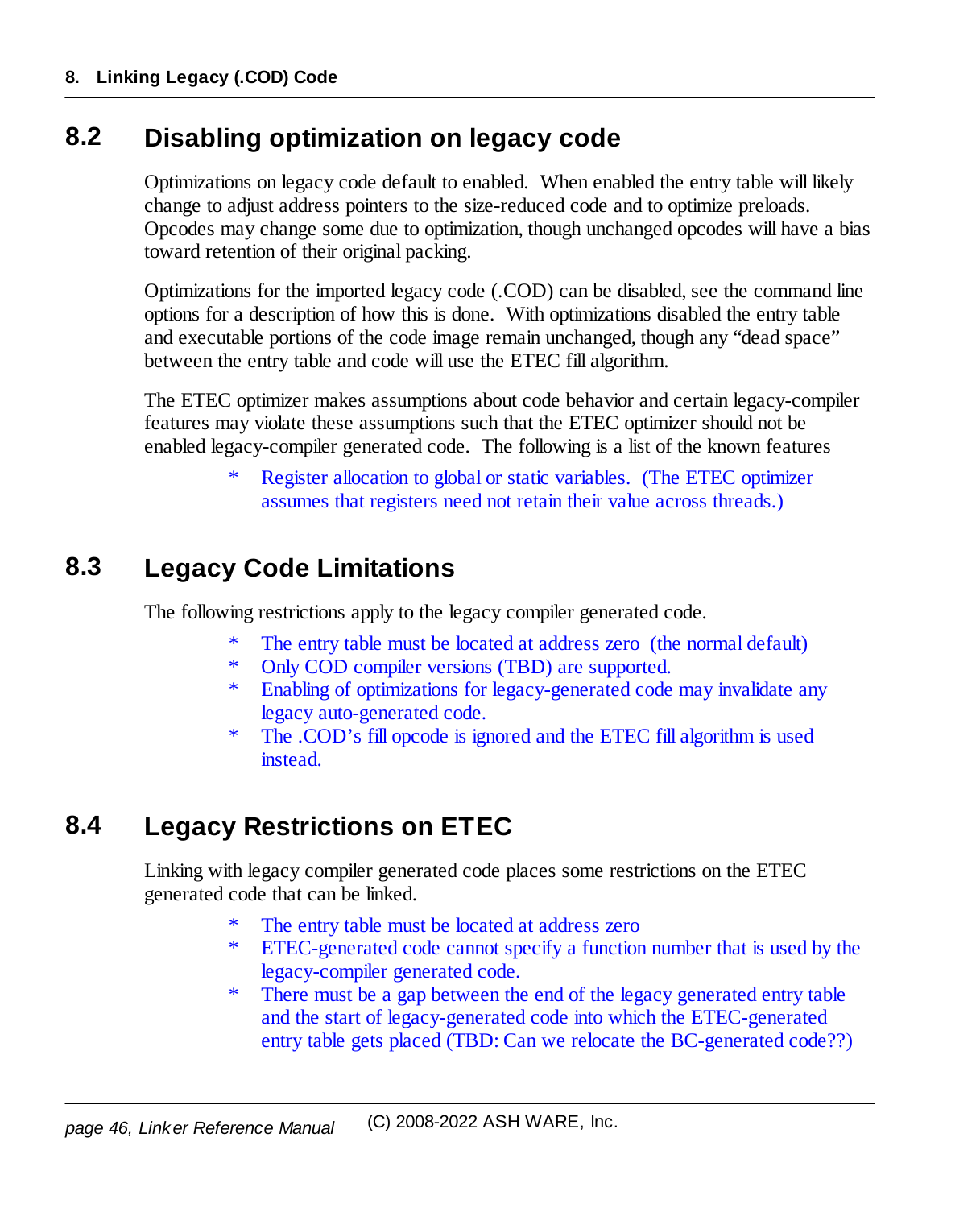When compiling the legacy code, use the legacy "org" statement to generate this gap.

## <span id="page-46-0"></span>**8.5 Legacy/ETEC Interactions**

Some interactions between the legacy compiler generated code and ETEC generated code are allowed, as listed below.

Certain types of (generally simple) global variables declared in legacy-generated code can be accessed by ETEC generated code. These include the following

- $int24$ , unsigned int24, int8, unsigned int8, int32, unsigned int32 (global)
- \* int, unsigned int, char, unsigned char.

### <span id="page-46-1"></span>**8.6 Legacy/ETEC Misc Notes**

- Analyses files are valid for etec generated code
- Disable optimizations on the legacy-generated code to retain validity of certain legacy #pragma writes (auto header)
- \* In many cases the legacy code's
- \* The ETEC-generated auto-defines file is valid. In certain cases, the legacy-generated auto-header must not be used. For example the

# <span id="page-46-2"></span>**8.7 Auto-Header and Auto-Defines Information Validity**

Auto-header files are generated by the legacy compiler and auto-defines files are generated by the ETEC compiler. In all cases, information in the ETEC-generated autodefines file is valid. The safest route is simply to switch to the ETEC-generated autodefines file, but this may not be an option for all customers. This section describes which information from the legacy-generated auto-header can still be used.

Information in the legacy-generated auto-header may or may not be valid depending on the nature of the information and on whether or not optimizations are enabled for the legacy generated code.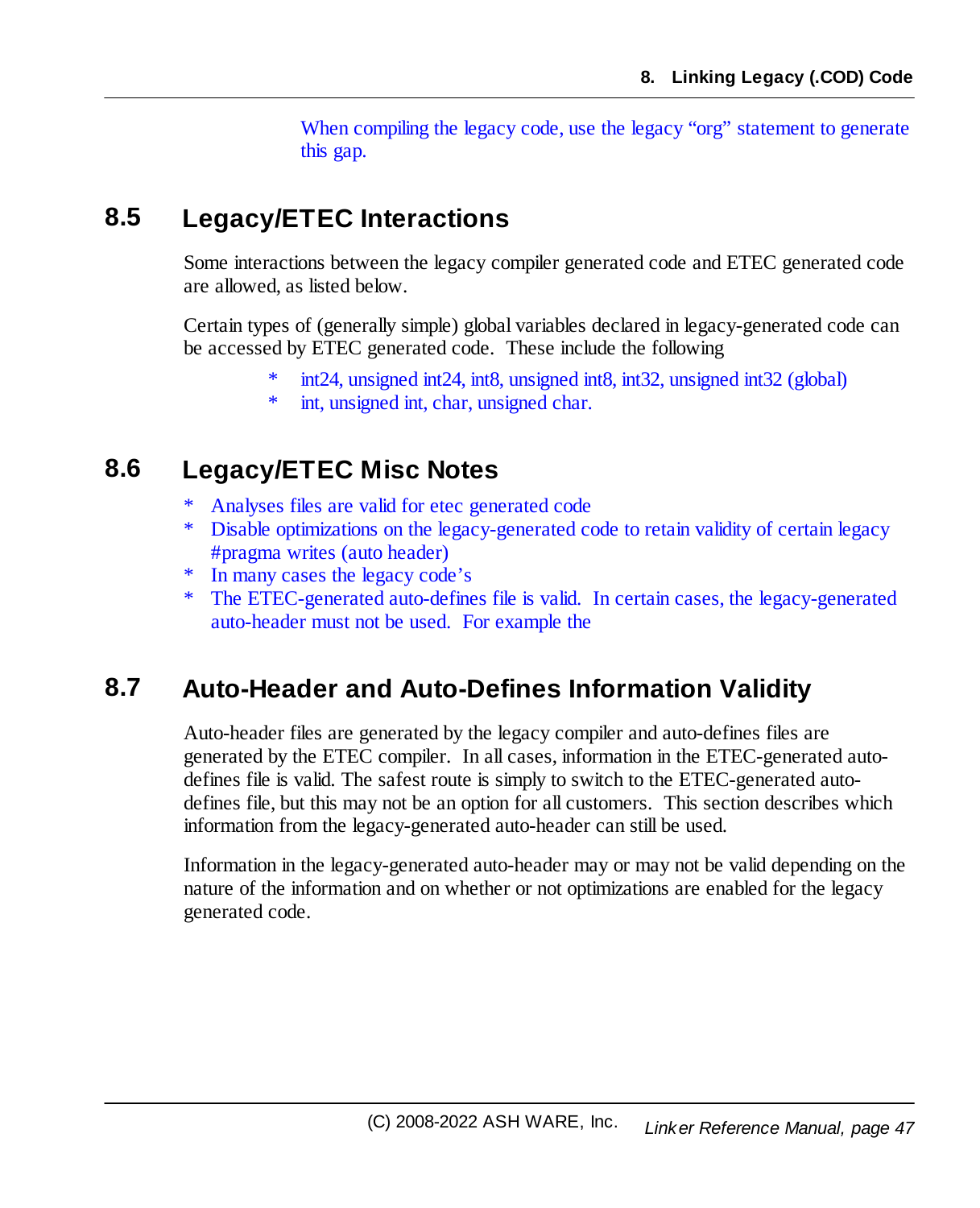#### <span id="page-47-0"></span>**8.7.1 Invalid Legacy Auto-Header Information**

The following list represents information in the legacy-generated auto header that are not valid.

- The code block
- \* MISC value
- \* Global Data Size

#### <span id="page-47-1"></span>**8.7.2 Supported ETPU\_C Compiler Versions**

The following is a list of supported versions at the time of this printing. See our website for the most up-to-date list.

 $*$  1.0.7.55

Note that unsupported compiler versions will in all likelihood still work. If the version of the compiler that you are using is not on the supported versions list, please contact ASH WARE for support of your compiler version.

#### <span id="page-47-2"></span>**8.7.3 Qualifying Unsupported eTPU\_C Versions**

Although code generated by unsupported eTPU\_C compiler versions will generally function when imported, it is possible to qualify unsupported versions using the process described in this section.

The key issue in the qualification process is that not all eTPU C compiler versions are available to ASH WARE. Therefore, to qualify your eTPU\_C compiler version, the following process has been established. (TODO=develop a standard test suite)

- · Customer requests ASH WARE to support a specific eTPU\_C compiler version.
- ·ASH WARE provides customer with a test build suite
- · Customer builds the test suite and provides ASH WARE with the resulting .COD file.
- · ASH WARE adds the .COD file to the ETEC test suite and (assuming it passes all tests) adds this .COD version to the list of supported compilers.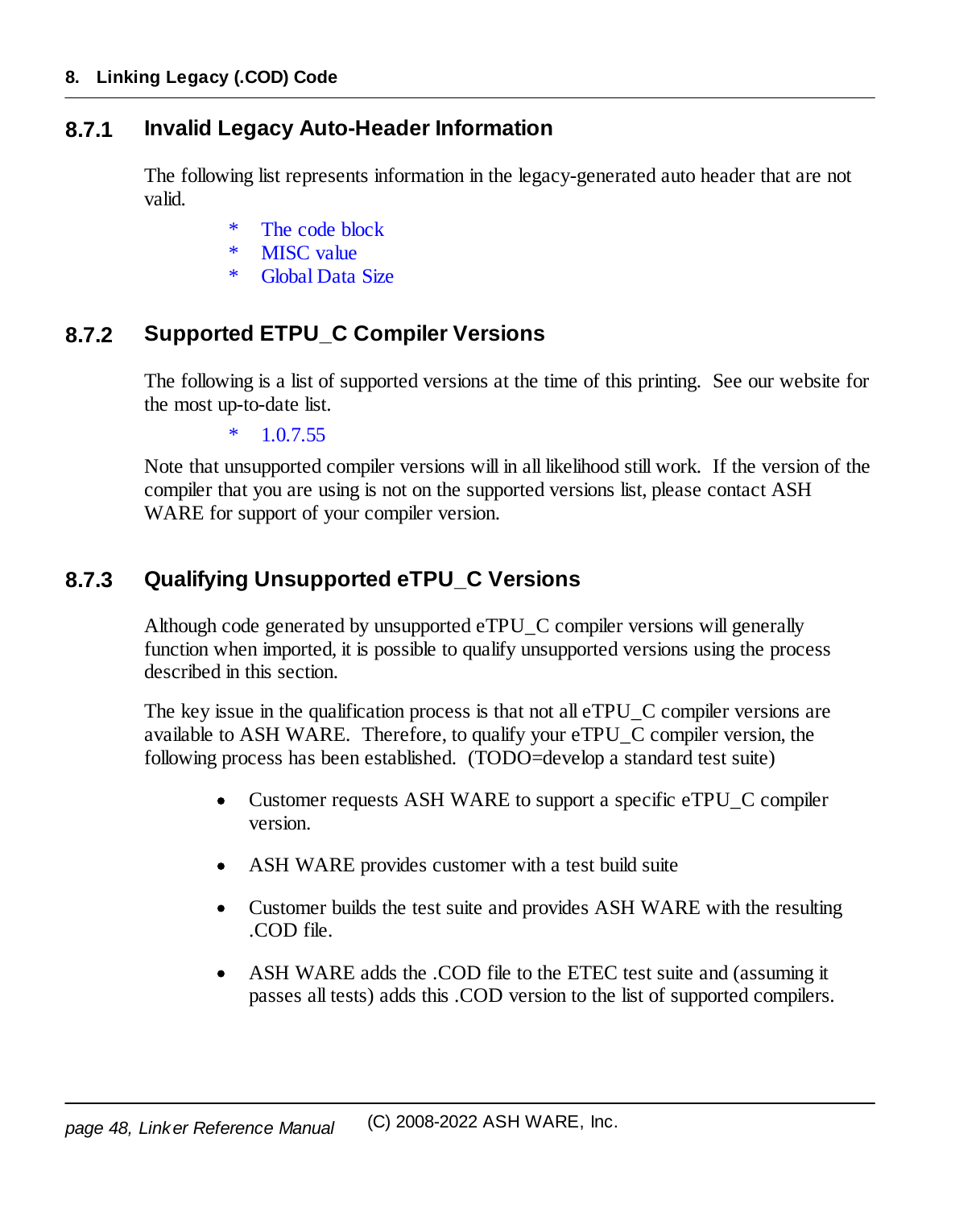# **9**

# <span id="page-48-0"></span>**Optimization Limitations**

This section covers optimization limitations.

## <span id="page-48-1"></span>**9.1 Compiler/Optimizer Limitations**

The Return Address Regester (RAR) cannot be written within a called "C" function. For instance, the following construct is not allowed.

```
MyCFunc()
{
     rar = <SomeNumber>.
}
```
#### <span id="page-48-2"></span>**9.1.1 Compiler Inline Assembly Limitations**

The limitations for inline assembly are the same as those listed in the assembly limitations section.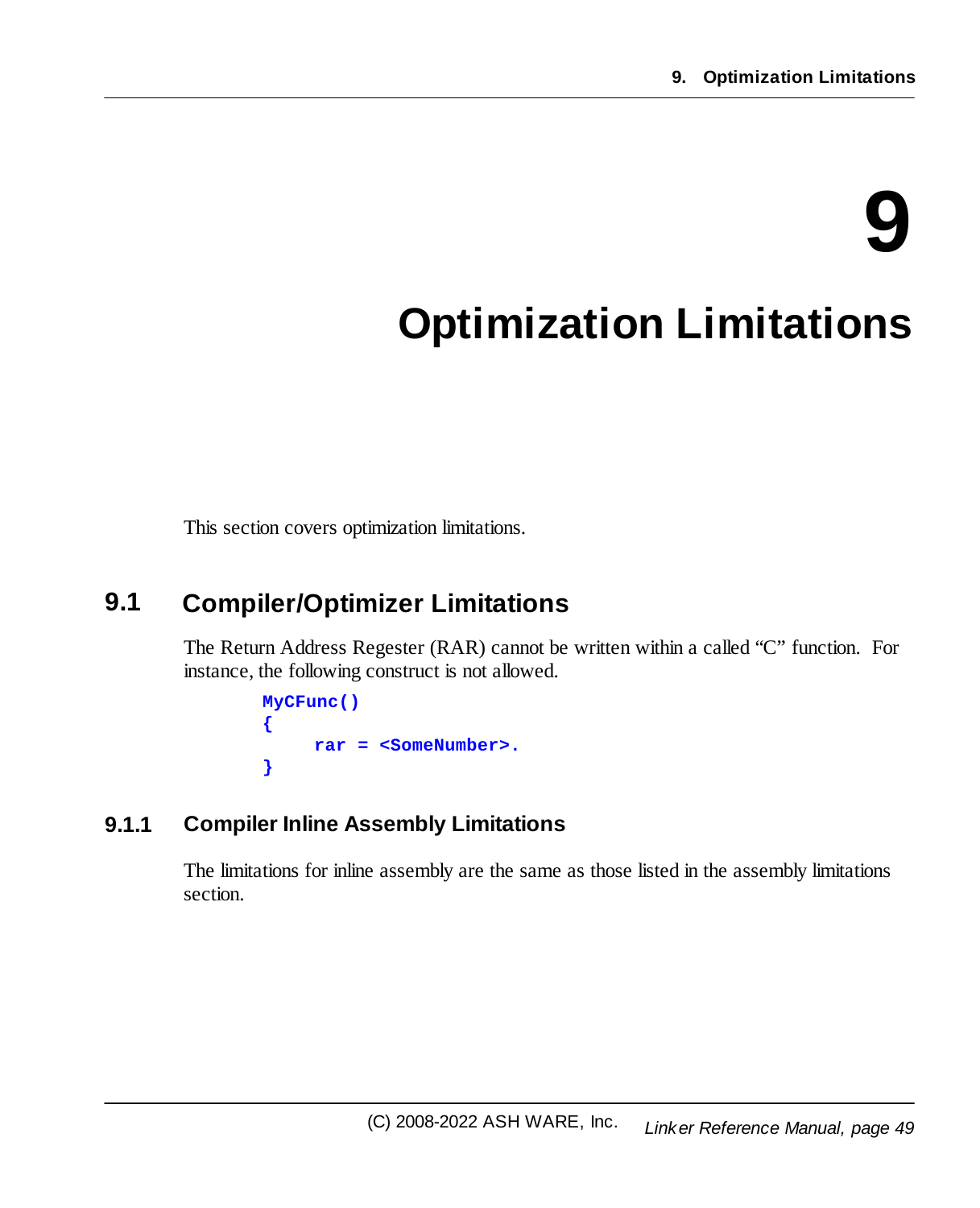# <span id="page-49-0"></span>**9.2 Assembly/Optimizer Limitations**

There are quite a few optimizer limitations to assembled code, however these limitations are all detected by the optimizer such that the optimizer will detect and report any constructs that prevent optimization. Detected constructs that prevent optimization result in the optimize/link stage being abandoned and such that no invalid code is generated.

#### <span id="page-49-1"></span>**9.2.1 Indeterminate Return Value Limitation**

The optimizer needs to fully understand all possible paths and this is not possible when the RAR register has an un-initialized or otherwise indeterminate value. For instance, the following constructs causes the optimization to fail because the RAR register value is unknown at the time of the return.

> **ThreadStart: seq return;;**

The following construct also causes the optimizer to fail for the reason that if the call is not taken then the RAR register is un-initialized.

```
ThreadStart:
    seq if n == false then call MyFunc, flush;;
     seq return;;
```
#### <span id="page-49-2"></span>**9.2.2 Hard-Coded Return Address Limitation**

The optimizer does not support code that hardcodes the return address. Any writes to the return address register using an ALU instruction is not supported. An example of an unsupported construct is found below

**alu ReturnAddr = b;;**

Please contact the factory for hints on overcoming this limitation.

#### <span id="page-49-3"></span>**9.2.3 Register Storage between Threads Limitation**

It is not possible to store globalstatic variables in registers such that their value remains valid between threads. The optimizer assumes that all registers begin each thread with garbage data, and that any final register writes at the end of a thread are garbage.

**ThreadStart:**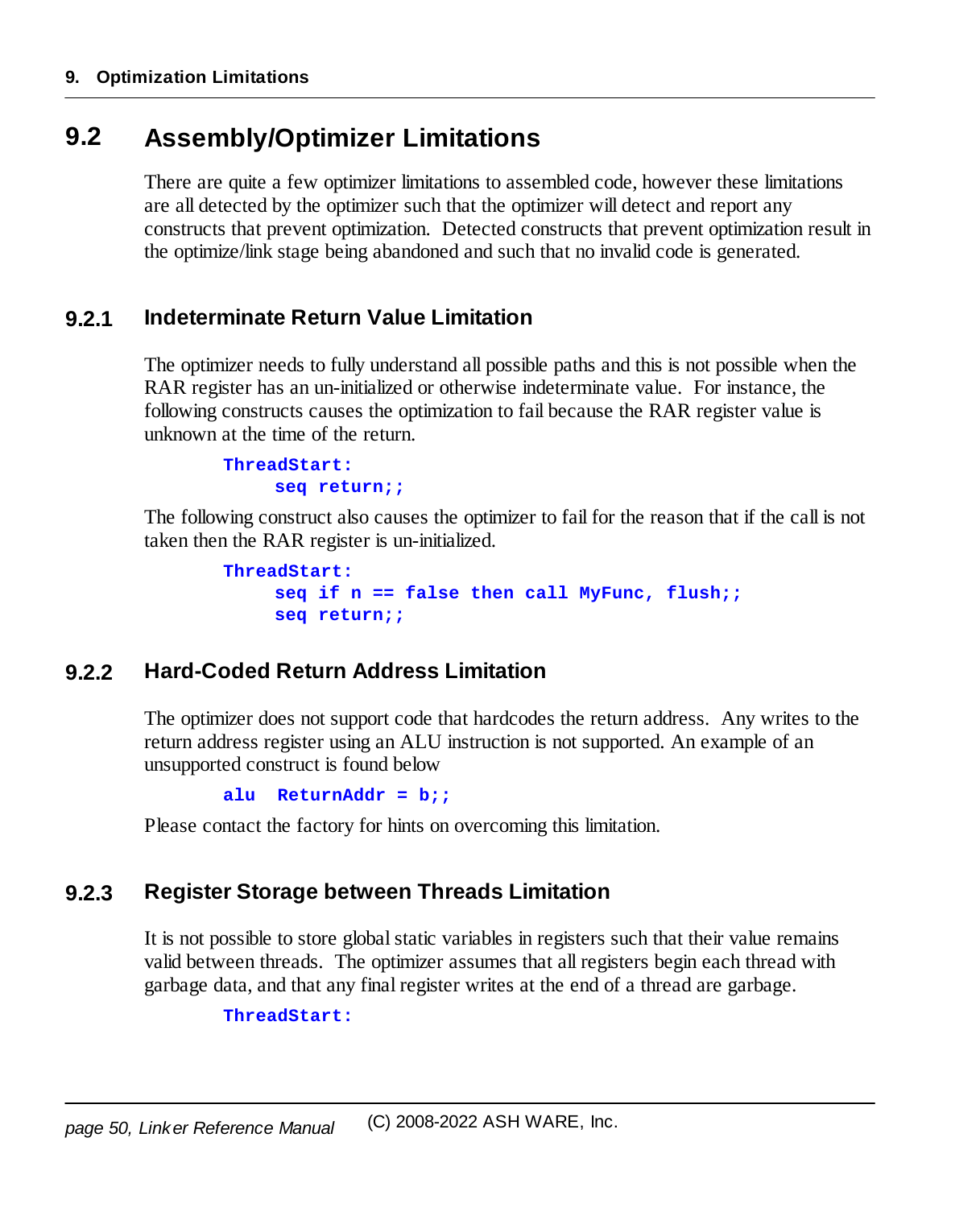```
Seq diob = diob + 1;; // Diob contains the thread
count
    Seq end;;
```
In the above case the optimizer does not see the diob register value getting used between the increment and the end of the thread and therefore will eliminate the opcode.

#### <span id="page-50-0"></span>**9.2.4 Invalid Construct Limitation**

If the NXP lists a construct as being invalid then use of the construct will cause the optimizer to fail. For instance, a un-flushed seq followed by an flushed seq results in indeterminate eTPU operation per the NXP documentation.

```
seq goto MyFunc1, no_flush;;
seq goto MyFunc2, flush;;
```
Another invalid construct per the NXP documentation is the destination of the first of two sequential un-flushed branches being another change-in-flow instruction. For example, use of the following construct will cause the optimizer to fail because the first opcode in the called function is a change-of-flow.

```
MyFunc1:
    seq return, flush ;;
ThreadStart:
    seq goto MyFunc1, no_flush;;
    seq goto MyFunc2, no_flush;;
    < . . . >
```
#### <span id="page-50-1"></span>**9.2.5 Hard-Coded Value Limitation**

All executable code must be generated using either the assembler or compiler. No opcodes generated by hard-coding a value are allowed. A hard-coded opcode is generated when a value is forced as an opcode, as follows.

**%hex 3F190FF9.**

Instead, in all cases an equivalent valid opcode can be generated using assembly as follows.

**#asm( alu a = a >>R p.)**